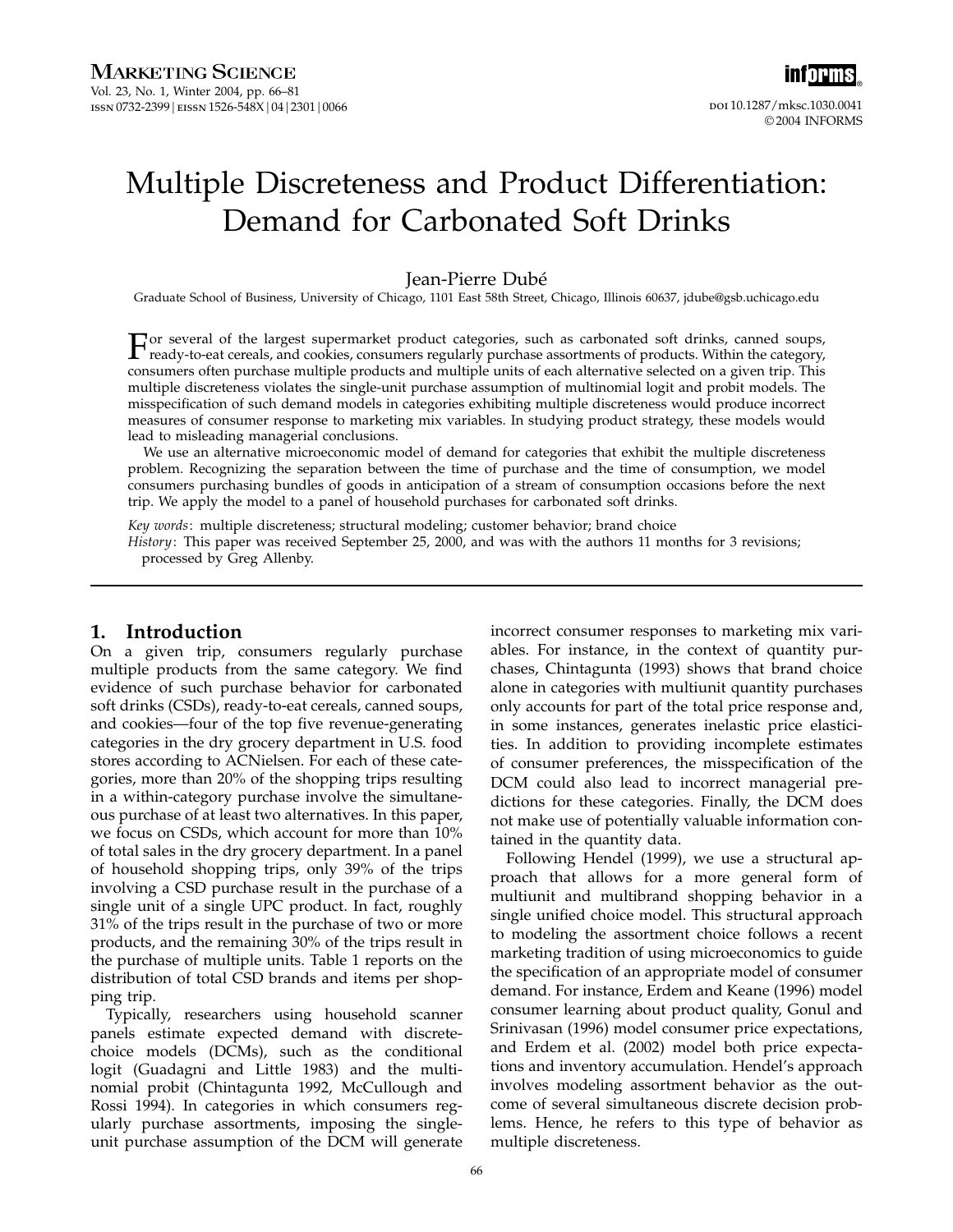| Products/Units |        |        |       |       |       |      |     | 8   | 9   | $10+$ | Total  |
|----------------|--------|--------|-------|-------|-------|------|-----|-----|-----|-------|--------|
|                | 20,652 | 11,238 | 1,447 | 2.454 | 245   | 454  | 33  | 282 | 19  | 215   | 37,039 |
| 2              |        | 6,928  | 2,215 | .817  | 436   | 464  | 146 | 259 | 45  | 166   | 12,476 |
| 3              |        | 0      | 1,322 | 768   | 302   | 247  | 114 | 109 | 45  | 130   | 3,037  |
| 4              |        | 0      | 0     | 335   | 165   | 109  | 63  | 77  | 28  | 69    | 846    |
| 5              |        | 0      | 0     |       | 51    | 69   | 27  | 18  | 16  | 41    | 222    |
| $6+$           |        | 0      | 0     |       | 0     |      | 20  | 12  | 12  | 33    | 84     |
| Total          | 20,652 | 18,166 | 4,984 | 5,374 | 1,199 | ,350 | 403 | 757 | 165 | 654   | 53,704 |

|  | Table 1 | <b>Carbonated Soft Drinks</b> |  |
|--|---------|-------------------------------|--|
|--|---------|-------------------------------|--|

In the current shopping context, this multiple discreteness arises for several reasons. Typically, marketers interpret shopping behavior in scanner panels as outcomes for a single consumer. In fact, many of the panelists are shoppers making decisions for the entire household. The consumption of the purchased goods typically occurs at some point after the trip. Therefore, the shopper must make multiple decisions in anticipation of the various occasions during which goods will be consumed. A separate choice is made for each anticipated consumption occasion. If preferences vary across these consumption occasions, then one would expect consumers to purchase a bundle of alternatives. Formally, the primitives of our shopping model involve a consumer optimizing a separate subutility function for each anticipated consumption occasion. The derived econometric model predicts the total expected vector of purchases.

Because the consumption occasions are not observed in the purchase data, we are not able to characterize the precise context in which alternatives are consumed. However, the marketing literature provides several explanations for why one would observe shoppers making multiple decisions. For instance, McAlister (1982) documents individuals seeking variety by switching their consumption of CSDs between several alternative flavors over time. At the time of purchase, this form of variety-seeking would induce consumers to select an assortment of alternatives. Similarly, if consumers are uncertain of their tastes at the future time of consumption, they may purchase an assortment to ensure they have the right product on hand (Hauser and Wernerfelt 1991, Simonson 1990, Walsh 1995). Alternatively, the shopper may make several decisions based on the varying tastes of several members of a household, such as children versus adults. Each of these scenarios provides a rationale for why consumers may need to make multiple decisions at the time of purchase. With standard scanner panel data, it is not possible to resolve any particular one of these theories. Instead, we view them as explanations for the multiple decisions in our shopping model.

We find that the proposed model provides a good fit of the aggregate purchases for each alternative. In terms of the characterization of multiple-item shopping, the estimates provide substantial evidence of both observed and unobserved heterogeneity. Demographics play a significant role in determining differences in tastes in addition to identifying differences in the assortment of total purchases on each trip. To help understand some of the underlying structure, we estimate several comparison models that relax certain assumptions. In general, we find that most of our model parameters are fairly robust to these assumptions. We also compare our results to a purely statistical model of "quantity-then-brand choice."

An attractive feature of the current approach is the structural derivation, linking the statistical model to consumer theory. First, we have an intuitive link between our estimated parameters and consumer preferences. When the models are used to conduct marketing simulations, the link to individual utility maximization also allows us to measure consumer welfare. The Hicksian compensating variation can be used to measure consumer willingness to pay in dollars to maintain the status quo versus a hypothetical change in the marketing or category conditions.<sup>1</sup> Finally, the derivation of CSD demand from consumer theory ensures that aggregate demand is "wellbehaved," such that a retailer's corresponding profit function satisfies all the conditions necessary for deriving an optimal price vector. For instance, many researchers have used double-log approximations for aggregate demand. Once this specification is used to study category profitability, additional ad hoc restrictions may need to be imposed for the profit function to be maximized (Anderson and Vilcassim 2001). In this sense, a structural derivation has practical appeal.

The paper is organized as follows. The second section describes the model of individual choice and demonstrates its relationship to the standard DCM. In §3, we discuss the econometric specification and the estimation procedure. Section 4 describes the data. In §5 we also report on the results, including parameter estimates and substitution patterns. We also report

 $1$  For instance, Chintagunta et al. (2002) measure the impact of zone pricing on consumers. An earlier version of this paper measured the impact of product deletions on consumer welfare.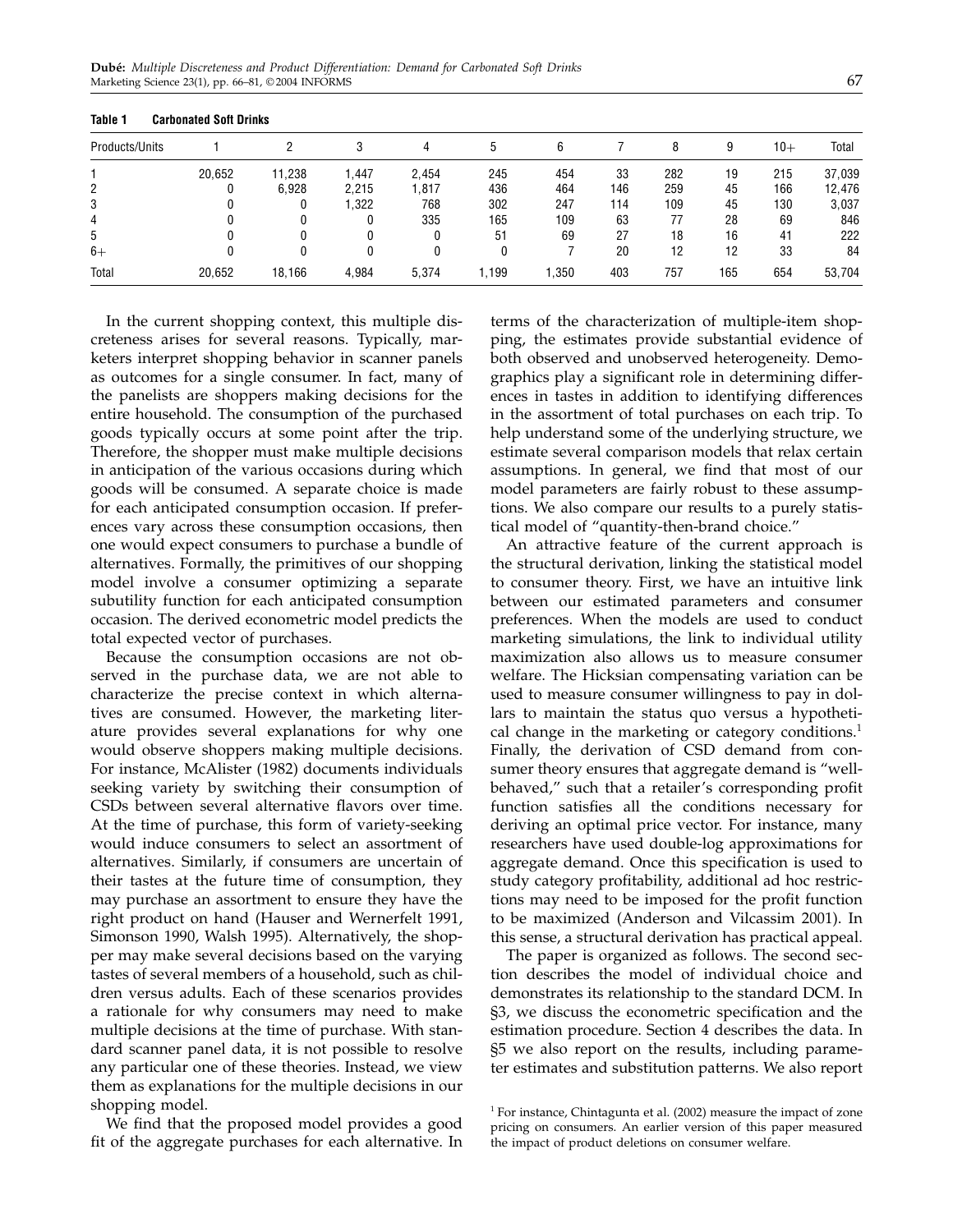in §6 on the results of sensitivity analysis of the proposed model to various underlying assumptions, as well as results from a purely probabilistic comparison model. Finally, we present conclusions in §6.

# 2. Household CSD Demand

Our model is similar to that of Hendel (1999), who looks at the multiple discreteness in firms' profit-maximizing computer holdings decisions. We consider a random utility framework in which households make optimal shopping decisions subject to a budget constraint. For a given category on a given trip, the consumer anticipates several future consumption occasions and chooses some quantity of the optimal brand for each occasion. Allowing preferences to vary across these consumption occasions leads to consumers purchasing bundles of products and varying quantities of each. An interesting feature of Hendel's framework is that it can be shown to be a generalization of the typical discrete-choice model (e.g., logit or probit).

In practice, we do not observe the specific consumption occasions. Intuitively, we expect the source of these occasions to reflect such factors as many family members with varying tastes, the replenishment of overall household CSD inventory, and uncertain future tastes. However, without time-of-consumption data, we are unable to model the specific context in which products are consumed. Instead, we model the distribution of consumption occasions, consisting of the expected number of occasions and the tastes for each. The model first generates an integer number representing the number of consumption occasions for which a shopper must make purchases during the trip. Each of these consumption occasions has its own set of corresponding preferences. For each consumption occasion, the shopper chooses an optimal quantity of one of the alternatives. The model predicts the total purchase vector for a given trip, integrating across the decisions made for each of the anticipated consumption occasions.

Two recent studies have also modeled the incidence of multiple-item purchases.<sup>2</sup> Harlam and Lodish (1995) use a variant of the DCM to estimate multiple brand purchases, but not the quantity of each alternative chosen. Because the model formulation is not structural, this specification will not be able to provide profit and consumer welfare measurements in assessing marketing strategy. Kim et al. (1999) propose an alternative imperfect substitutes specification capable of addressing both the multiple brand and the quantity decisions. At the time of a trip, a household

optimizes a separate subutility function for each product alternative, rather than for each expected consumption occasion. The purchase of assortments of goods reflects heterogeneity of rates of diminishing marginal returns for the various alternatives. In contrast, we explain assortments by heterogeneity in tastes across expected consumption occasions. The imperfect substitutes model would be difficult to apply to CSDs, because the large number of product alternatives would require identifying a large number of subutility functions.

## 2.1. The Model

Because the expected number of consumption occasions on a given trip follows a count process, a logical starting point is to assume a Poisson distribution.3 The total expected number of decisions a consumer must make during a trip is an integer drawn from a Poisson distribution. We allow the mean of this Poisson distribution to vary across consumers and across trips. Formally, during a shopping trip on date  $t$ , a household  $h$  purchases a basket of various alternatives in the category in anticipation of  $J_{ht}$  different future consumption occasions.  $J_{ht}$  is an integer value that is derived from a Poisson distribution with a mean  $\lambda_{ht}$ :

$$
J_{ht} \sim P(\lambda_{ht}), \qquad (1)
$$

where  $\lambda_{ht} = D'_{ht} \delta$ ,  $D_{ht}$  is a vector of household characteristics and shopping behavior that may vary over time, and  $\delta$  is a vector of parameters.

For each of these  $j = 1, \ldots, J_h$  (we drop the time subscript for expositional convenience) expected consumption occasions, the household generates utility from consuming from among the  $i = 1, \ldots, I$  products in the category:

$$
u_j^h(Q_{ij}, D_h, \Theta) = \left(\sum_{i=1}^I \Psi_{ij}^h Q_{ij}\right)^{\alpha} S_h,
$$
  
 
$$
j = 1, ..., J, \ h = 1, ..., H, \quad (2)
$$

where  $S_h = D'_h \gamma$ . In the above specification,  $\Psi_{ij}^h$ represents the household's perceived quality for alternative *i* on consumption occasion *j*. The value  $Q_{ii}$ is the quantity chosen for alternative  $i$ . The parameter  $\alpha$  captures the curvature in the utility function. So long as the estimated value of  $\alpha$  lies between 0 and 1, the model maintains the concavity property needed for an interior solution.<sup>4</sup>  $S_h$  captures the effect of household characteristics on the scale of purchases, and  $\gamma$  is a vector of parameters. Because the utility

<sup>2</sup> Manchanda et al. (1999) investigate purchase incidence decisions across categories.

<sup>&</sup>lt;sup>3</sup> In our results section, we discuss the sensitivity of our findings to the Poisson assumption.

<sup>&</sup>lt;sup>4</sup> Kim et al. (1999) use a product-specific  $\alpha$  to allow diminishing returns to differ across products.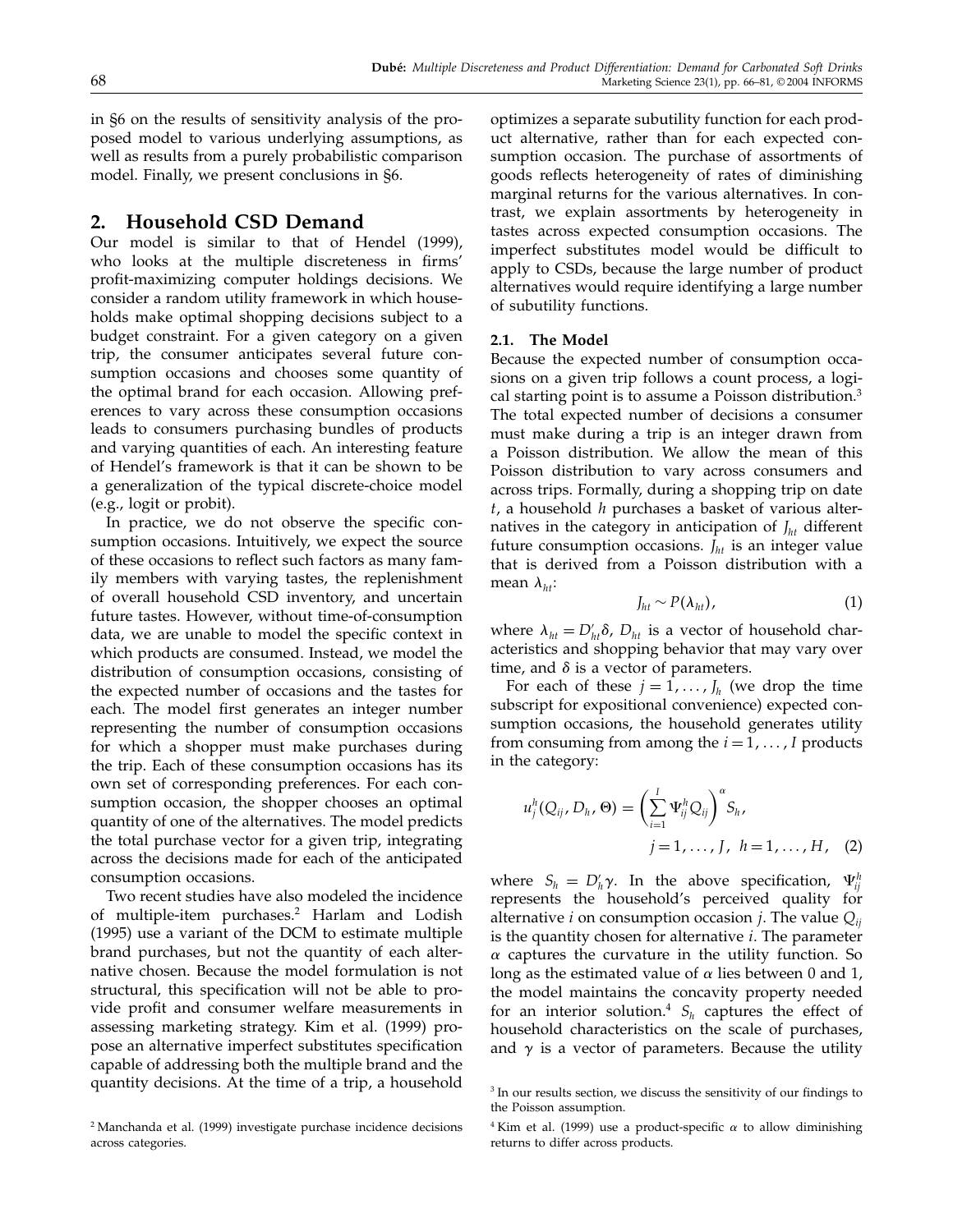function has a perfect substitute specification, a single alternative will be chosen for the consumption occasion. The model permits any positive quantity of this alternative because of the curvature,  $\alpha$ . Moreover, because the consumer has such  $J_h$  decisions to make on each trip, the aggregate purchase vector may contain several alternative products and varying quantities of each.

We define perceived quality in the following manner:

$$
\Psi_{ij}^h = \max(0, X_i'\beta_j^h + \xi_i)^{m_h} \tag{3}
$$

$$
\beta_j^h = \tilde{\beta} + D_h' \mu + \Omega \nu_j^h. \tag{4}
$$

Quality has the typical hedonic structure where  $X_i$ is a vector of product i's attributes,  $\beta_j^h$  is the vector of household h's tastes for attributes on consumption occasion *j*, and  $\xi$ <sup>*i*</sup> is a vector of product-specific fixed effects (brand intercepts). We use a random coefficients specification for the tastes in Equation (4). Vector  $\beta$  captures the portion of tastes common to all households and consumption needs, and  $\mu$  is a vector of interactions between demographics and tastes for attributes. Finally,  $\Omega$  is a diagonal matrix whose elements are standard deviations, and  $\nu_j^h$  is a vector of independent standard normal deviates. Thus, for each household, the taste vector will be distributed normally with, conditional on demographics, mean  $\beta + \gamma D_h$  and covariance matrix  $\Omega \Omega'$  (i.e.,  $\Omega$  contains the Cholesky factors of the covariance matrix of  $\beta$ ). In addition, we include the term  $m_h = D'_h \omega$  to capture potential differences in households' tastes for quality, where  $\omega$  is a vector of parameters. Note that because  $m_h$  does not vary across brands, it allows households to purchase more expensive alternatives, regardless of the underlying product attributes. As such, this term introduces a vertical component to preferences. Finally, the specification allows for zero demand (nopurchase), depending on the values of the product valuations  $\Psi$ .

In formulating the household's decision problem at the time of a trip, we assume preferences are quasilinear to separate the utility from purchases of the I soft drink products and a composite commodity of other goods, z. Conditional on  $J_{h}$ , the total utility of household  $h$  at the time of a shopping trip is given by:

$$
U^h = \sum_{j=1}^{J_h} u_j^h(Q_{ij}, D_h, \Theta) + z.
$$
 (5)

The household's expenditure constraint is given by:

$$
\sum_{j=1}^{J_h}\sum_{i=1}^I p_i Q_{ij} + z \le y_h,
$$

where  $p_i$  is the price of product *i* and  $y_h$  is the household's total shopping budget. Given the specification of the utility function, the expenditure equation binds and may be substituted into (5) to give:

$$
U^h = \sum_{j=1}^{J_h} u_j^h(Q_{ij}, D_h, \Theta) - \sum_{j=1}^{J_h} \sum_{i=1}^{I} p_i Q_{ij} + y_h.
$$
 (6)

Conditional on the number of anticipated consumption occasions,  $J_{h}$ , the household's problem will be to pick a matrix with columns  $Q_i$   $(j = 1, \ldots, J_h)$  to maximize (6).

Given the additive separability of (6) across each of the  $J_h$  expected consumption occasions, we can treat each decision independently. The optimal quantity of brand  $i$  for occasion  $j$  solves the first-order condition:

$$
\alpha \big(\Psi_{ij}^h\big)^{\alpha} \big(Q_{ij}^*\big)^{\alpha-1} S_h - p_i = 0.
$$

Rewriting the first-order condition in terms of  $Q_{ij}^*$ gives:

$$
Q_{ij}^* = \left(\frac{\alpha \left(\Psi_{ij}^h\right)^{\alpha} S_h}{p_i}\right)^{1/1-\alpha},\tag{7}
$$

which is the optimal quantity of product  $i$  for consumption occasion  $j$ . The optimal quantity of a given brand is increasing in  $S<sub>h</sub>$ , which is why we describe this term as impacting the scale of purchases. The fact that consumers must purchase integer quantities does not pose a problem, because the subutility functions (2) are concave and monotonically increasing in  $Q_{ii}$ . These properties ensure that we only need to consider the two contiguous integers to  $Q_{ij}^*.$  We then compare the  $2 \cdot I$  potential quantities, picking the one yielding the highest utility. Each of these optimal quantities has a corresponding latent utility  $u_j^* = (u_{j1}^*, \dots, u_{j1}^*)$ , where  $u_{ji}^* = \max_{Q} u_j^h(Q_{ij}, D_h, \Theta)$ . The perfect substitutability ensures that a household selects brand *i* if  $u_{ji}^* = \max(u_{j1}^*, \ldots, u_{jl}^*)$ . Households carry out a comparable decision for each expected consumption occasion.

For each trip, we observe the sum of all of these optimal quantities in the form of an aggregate purchase vector. The model's predicted value for this aggregate purchase vector has the following form:

$$
EQ_h(D_h, X, \Theta) = \sum_{j_h=1}^{\infty} \sum_{j=1}^{j_h} \int_{-\infty}^{\infty} \cdots \int Q_j^{h*}(D_h, X, \beta_j^h, \Theta)
$$

$$
\cdot f(\beta | D_h, \Theta) p(J | D_h, \Theta) \partial \beta, \quad (8)
$$

where  $f(\beta | D_h, \Theta)$  is the normal probability density function of the taste vector conditional on household characteristics and model parameters, and  $p(J \mid$  $D_h$ ,  $\Theta$ ) is the Poisson probability density function of the number of expected consumption occasions conditional on household characteristics and model parameters. Note that although we make distributional and functional form assumptions on the primitives of the model, econometrically, we estimate the expression (8), which is derived from the model.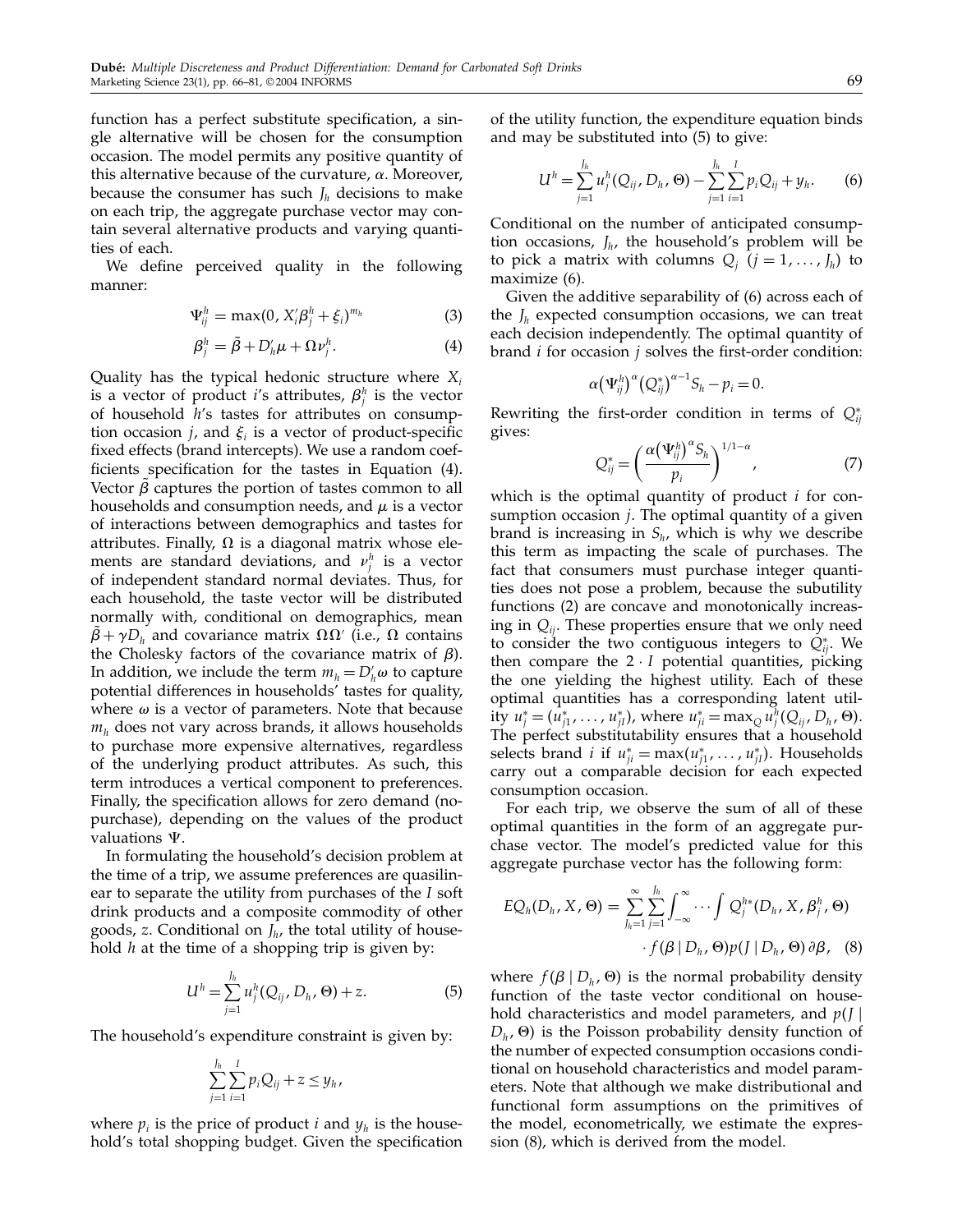## 2.2. Comparison with the Standard DCM

An interesting feature of the random utility framework in the previous section is that it is a direct extension of the standard DCMs. Disregarding the expected consumption occasions and assuming that consumers are restricted to single-unit purchases, then  $\alpha$  no longer plays any role and (6) reduces to:

$$
u_{hi} = X_i \beta S_h - p_i, \qquad i = 1, \ldots, I.
$$

In this formulation, we are no longer able to identify  $m(D_h)$ , so we set it to one for all households. We can also divide through by  $S_h$  to obtain:

$$
\widetilde{u_{hi}} = X_i \beta - \frac{1}{S_h} p_i, \tag{9}
$$

where the inverse of  $S_h$  is usually interpreted as the price-response parameter. Adding a random disturbance term directly in (9) gives the standard random utility DCM (McFadden 1981). The proposed model differs from the DCM in several ways. The curvature in the utility function enables consumers to purchase multiple units of a given product alternative instead of choosing either zero or one unit. The number of consumption occasions, generated by the Poisson distribution, implies that consumers solve multiplechoice problems on a trip. Allowing preferences to vary across these consumption occasions, a different alternative may be selected for each occasion. As a result, the total category shopping basket may include a variety of product alternatives and multiple units of each alternative chosen.

In general, existing marketing models are not suitable for categories exhibiting multiple discreteness. For instance, treating each unit purchased as an independent outcome from a DCM still conditions on the number of items in the shopping basket (e.g., the number of decisions made per trip). This model will not be able to predict expected demand out of the sample because the number of decisions would be unknown. Similarly, the "brand-then-quantity choice" specification of Krishnamurthi and Raj (1988) would require conditioning on the total number of brands chosen. Ignoring the structural derivation, we construct an alternative statistical model that captures the multiple discreteness and, at the same time, generalizes the standard DCM. In the Appendixes, we outline the derivation of a "quantity-then-brand choice" model. In the section on "Model Sensitivity," we compare the estimates of this statistical model to those of the proposed model described previously.

## 3. Estimation Procedure

In this section, we discuss the intuition for the econometric model we estimate. The two main features of

the methodology are the use of method of simulated moments and a nonparametric correction for serial dependence in the prediction errors. We defer the formal details regarding the estimation procedure to the Appendixes.

Referring back to §2.1, our model consists of the following system (where we have omitted the time subscripts):

$$
EQ(D_h, X, \Theta) = \sum_{j_h=1}^{\infty} \sum_{j=1}^{j_h} \int \cdots \int_{-\infty}^{\infty} Q_j^{h*}(D_h, X, \beta_j^h, \Theta)
$$

$$
\cdot f(\beta | D_h, \Theta) p(J | D_h, \Theta) \partial \beta \quad (10)
$$

$$
\lambda_{ht} = D'_{ht} \delta \tag{11}
$$

$$
S_h = D'_h \gamma \tag{12}
$$

$$
m_h = D'_h \omega \tag{13}
$$

$$
\beta_j^h = \tilde{\beta} + D_h' \mu + \Omega \nu_j^h. \tag{14}
$$

Our objective is to estimate (10), the I-dimensional vector of total purchases for each alternative on a given shopping trip. In addition to the parameters, , the purchase vector is a function of data matrices  $D_h$ , household characteristics, and X, product characteristics.

To estimate the model parameters, we use the generalized method of moments (GMM) approach, constructing conditional moments based on (10). To handle the complex multivariate integrals, we simulate the moments using Monte Carlo methods (McFadden 1989, Pakes and Pollard 1989), which allows us to obtain consistent parameter estimates. We use 30 draws and assume this number is sufficient to eliminate any noticeable simulation error. For each store trip, we take 30 independent draws from the Poisson distribution to simulate the number of expected consumption occasions. For each of these draws, we then take  $(N + I - 1) \times K$  draws from the standard normal distribution to simulate the taste coefficients for these occasions, in which  $N$  is the dimension of  $X$  and  $K$  is a sufficiently large number to place an upper bound on the number of occasions simulated for each household. These draws are then used to construct 30 simulations of the expected purchase vector for each trip. Simulated moments are obtained by averaging across the 30 simulated trip vectors. Technical details of the GMM procedure are provided in the Appendixes.

The panel structure of the data potentially introduces additional problems with the efficiency of our estimates. We attempt to control for both crosssectional and intertemporal persistence in the data. To deal with the cross-sectional aspect of the data, we include several state variables, such as temperature and seasonal dummies, to capture contemporaneous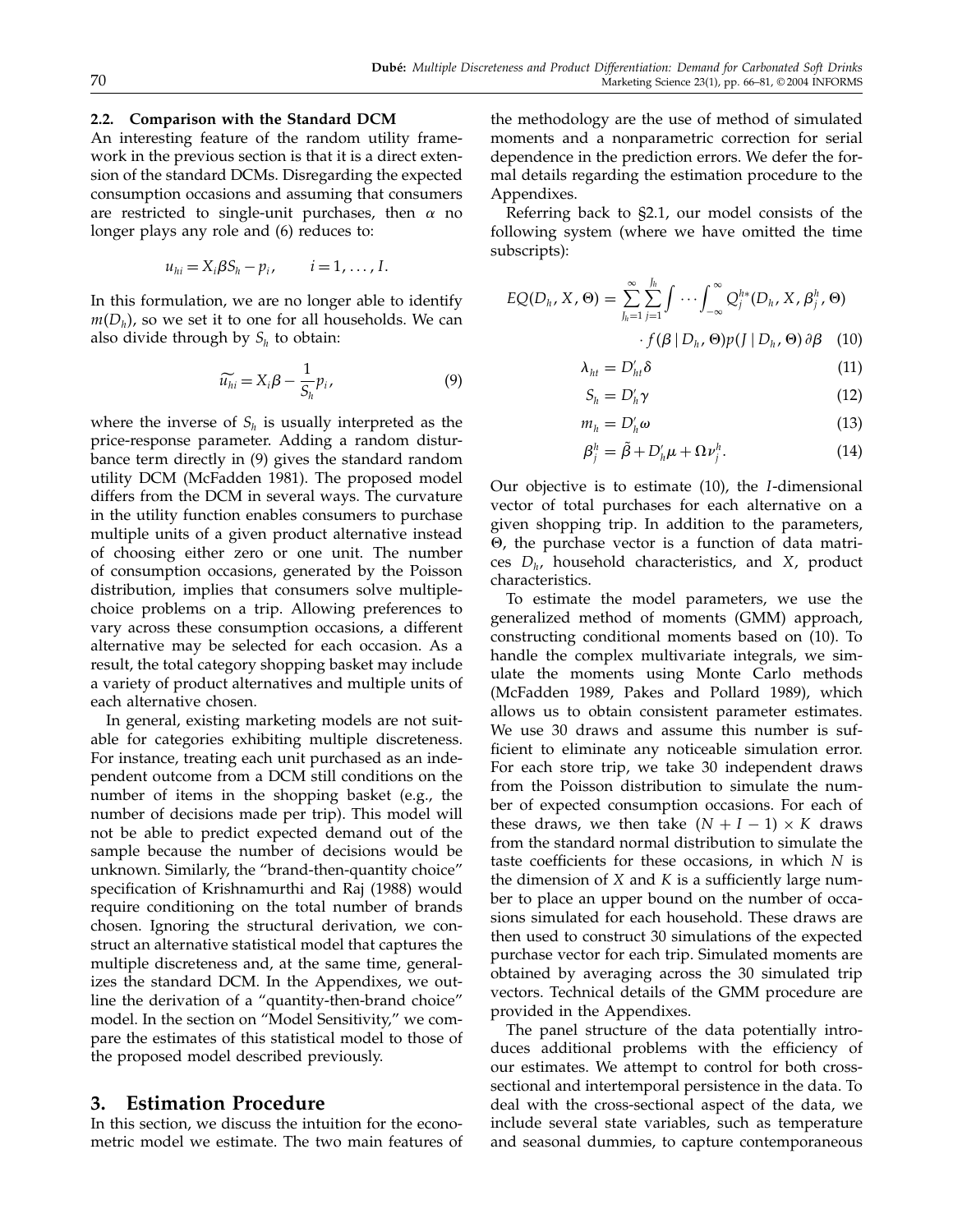aggregate demand shocks that could affect households in a similar fashion. However, most households also have fairly long purchase histories, which could exhibit persistent unobserved shocks (McCulloch and Rossi 1994, Seetharaman 1999 provide parametric time-series methods for multiperiod probit models). In the GMM procedure, we use a nonparametric correction for serial dependence in the prediction error based on Conley (1999). In this way, we correct the standard errors of our parameter estimates for serial dependence. Details for this standard error correction are presented in the Appendixes.

### 3.1. Identification

We now discuss several identification-related issues that arise for the proposed econometric model. In the data, we observe total demand, but we do not observe the specific expected consumption occasions. Nonetheless, we are able to identify the process that generates these occasions. The main identification problem involves the distinction between a household purchasing, for example, five units of CSDs to satisfy five expected occasions versus five CSDs to satisfy a single occasion. Because the random tastes are independent across consumption occasions, a household with several decisions will tend to purchase several different alternatives. However, a household with a single consumption occasion will only purchase one alternative. The number of consumption occasions determines the joint distribution of the total number of units of CSDs purchased and the number of different brands.

Several features of the model help us identify this distribution. Note that the mean of the Poisson generating the number of expected consumption occasions, the scale of purchases and the perceived product qualities,  $\lambda_h$ ,  $S_h$ , and  $\Psi_{ij}^h$ , respectively, are all functions of household characteristics,  $D_h$ . Suppose household size increases both  $\lambda_h$  and  $S_h$ . Allowing household size to influence both terms enables the model to distinguish between having a lot of consumption occasions and purchasing a large quantity for a given consumption occasion. Similarly, suppose income increases  $S_h$ and interacts positively with premium brands in  $\Psi_{ij}^h$ . Allowing income to enter both these terms enables the model to distinguish between the number of units purchased and the product selected for a given consumption occasion. Although several different sets of parameter values could give the same likelihood for expected total purchases, they would not have the same likelihood for the joint distribution of total products and total units purchased. Because the sample households tend to purchase baskets containing several different soft drink products, the data identify this joint distribution.

An additional identifying assumption we make involves the independence of tastes across consumption occasions. We implicitly rule out cross-occasion externalities. It is not immediately clear how our results would change if we allowed for correlation in tastes across consumption occasions. However, if we were able to characterize specific consumption occasions, one might observe a phenomenon such as selecting cola for one situation increasing the likelihood of purchasing a non-cola for another situation.

Finally, the large number of product alternatives in the CSD category makes it infeasible to estimate a full matrix of correlated product-specific random effects. These correlated random effects typically play an important role in allowing for flexible substitution patterns between product alternatives. For instance, one might expect Diet Coke to be a closer substitute to Diet Pepsi than regular Coke. If the price of Diet Pepsi rises, one would want the model to permit Diet Pepsi consumers to switch primarily to Diet Coke rather than to other nondiet alternatives. Rather than capturing this "closeness" via correlated brand intercepts, we use the Lancasterian characteristics approach (e.g., Berry 1994, Fader and Hardie 1996). In the model, we characterize product alternatives in terms of their underlying product attributes (as described in the section on "Data"). The random coefficients for the product attributes enable flexible substitution patterns. Suppose a household's utility-maximizing choice for a given expected consumption occasion is a 6-pack of Diet Pepsi. If a household exhibits strong preferences for low-calorie goods on a consumption occasion, the household will tend to substitute other low-calorie alternatives for Diet Pepsi. If the consumption occasion also exhibits strong preferences for a specific package size, such as the 6-pack of cans, then the household will tend to substitute other low-calorie 6-packs for 6-packs of Diet Pepsi. The advantage of this characteristics approach is the parsimonious representation of substitution patterns. Effectively, consumer preferences are projected onto product attributes, which vastly reduces the number of parameters needed.

# 4. Data

The scanner data, collected by ACNielsen, cover the Denver area between January 1993 and March 1995. These data include consumer information for a random sample of 1,920 households, as well as weekly store-level information for 58 supermarkets with more than \$2 million all-commodity volume. The store-level information consists of weekly prices, sales, and feature and display activity for 26 diet and regular products with a combined share of 51% of the household-level category sales. The list of 26 products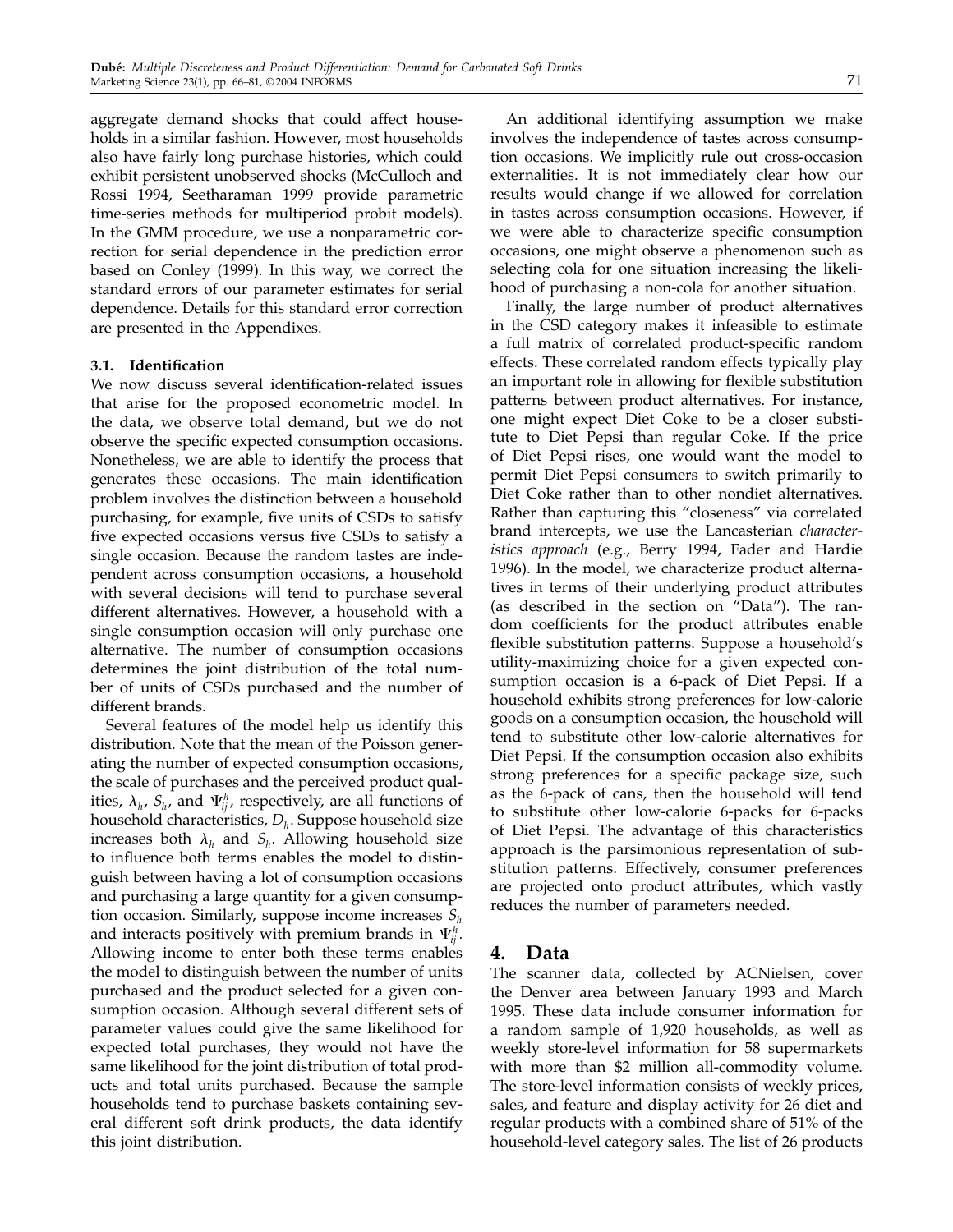consists of all universal product codes (UPCs) with at least a 1% share of total-sample CSD volume each. Of these 26 products, 12 are owned by Pepsi, 8 are owned by Coke, and 6 are owned by Cadbury-Schweppes. The household-level data cover all shopping trips for these items. For each trip, we know the date, the store chosen, and the quantities purchased. For each alternative available within the store, we know the prices and whether the product was featured in a newspaper or as an in-store display. Combining the store and purchase data sets, we observe the full set of prices and marketing mix variables for all the alternatives on a given trip.

We treat different package sizes of a given product as separate goods. Thus, our analysis is at the UPC level. In the beer category, Allenby and Shively (2001) view different product sizes as a nonlinear pricing scheme based on consumers' volume choice. In the CSD context, the inherent difference in storability of small cans versus large bottles leads us to view sizes as different products altogether.

For each shopping trip, we construct a quality measure for each product based on both fixed and timevarying attributes (reported as per 12-oz serving). The fixed attributes consist of the ingredients of the product, which we collect from the nutritional information printed on the product packages: total calories, total carbohydrates, sodium content (in milligrams), and a set of dummy variables that indicate the presence of caffeine, phosphoric acid, citric acid, caramel color, and clear. We also include package-size indicators: 6-pack of 12-oz cans ( $6 \times$ cans), 12-pack of 12-oz cans (12 $\times$ cans), and 6-pack of 16-oz bottles (6  $\times$  bottles), omitting 67.6-oz bottles, because we include an intercept. The time-varying attributes are shelf prices and marketing mix variables: feature ads and displays. Because the A&W root beer and cream soda are indistinguishable in terms of these observable attributes and marketing variables, we combine them into one generic A&W brand.

We also include controls for household-specific loyalty to brands and specific products. We include a dummy variable, brand loyalty, indicating whether the brand was purchased on the previous trip. We also include a dummy variable, product loyalty, indicating whether a specific product was purchased on the previous trip. This second variable distinguishes loyalty to a brand (e.g., Coke vs. Pepsi), opposed to loyalty to a specific package size of a brand, 6-pack of Coke versus a 12-pack of Coke. Linking these parameters back to the economics of consumer choices implies that consumers are myopic. Implicitly, consumers condition on the past but do not account for the impact of current decisions on future choices. It is difficult to provide a rational justification for these parameters when consumers are forward looking (see

| <b>Descriptive Statistics (Averaged Across Trips)</b><br>Table 2 |  |  |
|------------------------------------------------------------------|--|--|
|------------------------------------------------------------------|--|--|

| Variables                 | Mean    | Standard<br>Deviation | Minimum | Maximum |
|---------------------------|---------|-----------------------|---------|---------|
| Kids                      | 0.3865  | 0.4870                | 0       |         |
| Family size               | 2.6976  | 1.4034                |         | 9       |
| Income bracket            | 4.2470  | 1.9616                |         | 9       |
| Female under 35           | 0.1964  | 0.3973                | 0       |         |
| Time between trips (days) | 6.8498  | 13.7602               | 0       | 763     |
| Max. temperature (F)      | 64.6149 | 19.8264               | 8       | 99      |
| Holiday                   | 0.1747  | 0.3797                | 0       |         |
| Price (\$)                | 2.1515  | 0.3782                | 0.2     | 6       |
| Feature ad                | 0.3203  | 0.0579                | 0       |         |
| Display                   | 0.4174  | 0.0503                |         |         |

Chintagunta et al. 2001 for a discussion). Despite the theoretical limitations, they have been found to improve the ability to predict purchases (Guadagni and Little 1983, Erdem 1996, Keane 1997).

Summary statistics of the demographic variables and time-varying product attributes used in the estimation appear in Table 2. Table 3 breaks down the fixed characteristics by flavor group, providing a rough sense of the relative positions of the different products in attribute space. These characteristics pick up such differences as the fact that Diet Coke, which contains citric acid, does not have the same flavor as regular Coke, which does not contain citric acid. The nondiet colas, lemon/lime, and pepper drinks are quite similar, with around 150 calories on average. The root beers and the citrus beverages are substantially higher, with about 170, and the new age are substantially lower, with 120. Phosphoric acid is used in all regular colas, all the diet colas, and in all the peppers. Although citric acid is found in all the fruit drinks, it is also used in many of the other products. The caramel and clear attributes span all of the products except for the citrus (Mountain Dew), which are yellow.

# 5. Results

### 5.1. Baseline Model

We now present the results from our base model. In the following section, we discuss the sensitivity of our model to some of the specification and distributional assumptions. Model parameter estimates appear in Tables 4 and 5. We begin by discussing results for the means and standard deviations of random taste parameters in (14). These are the elements of the vector  $\beta$  in Equation (3).<sup>5</sup> As expected, both feature ads and displays have a strong positive influence on perceived product quality. The loyalty

<sup>&</sup>lt;sup>5</sup> Mean tastes for fixed product attributes are obtained by regressing product fixed effects on the measured attributes. The regression uses the estimated variances of the fixed effects as weights.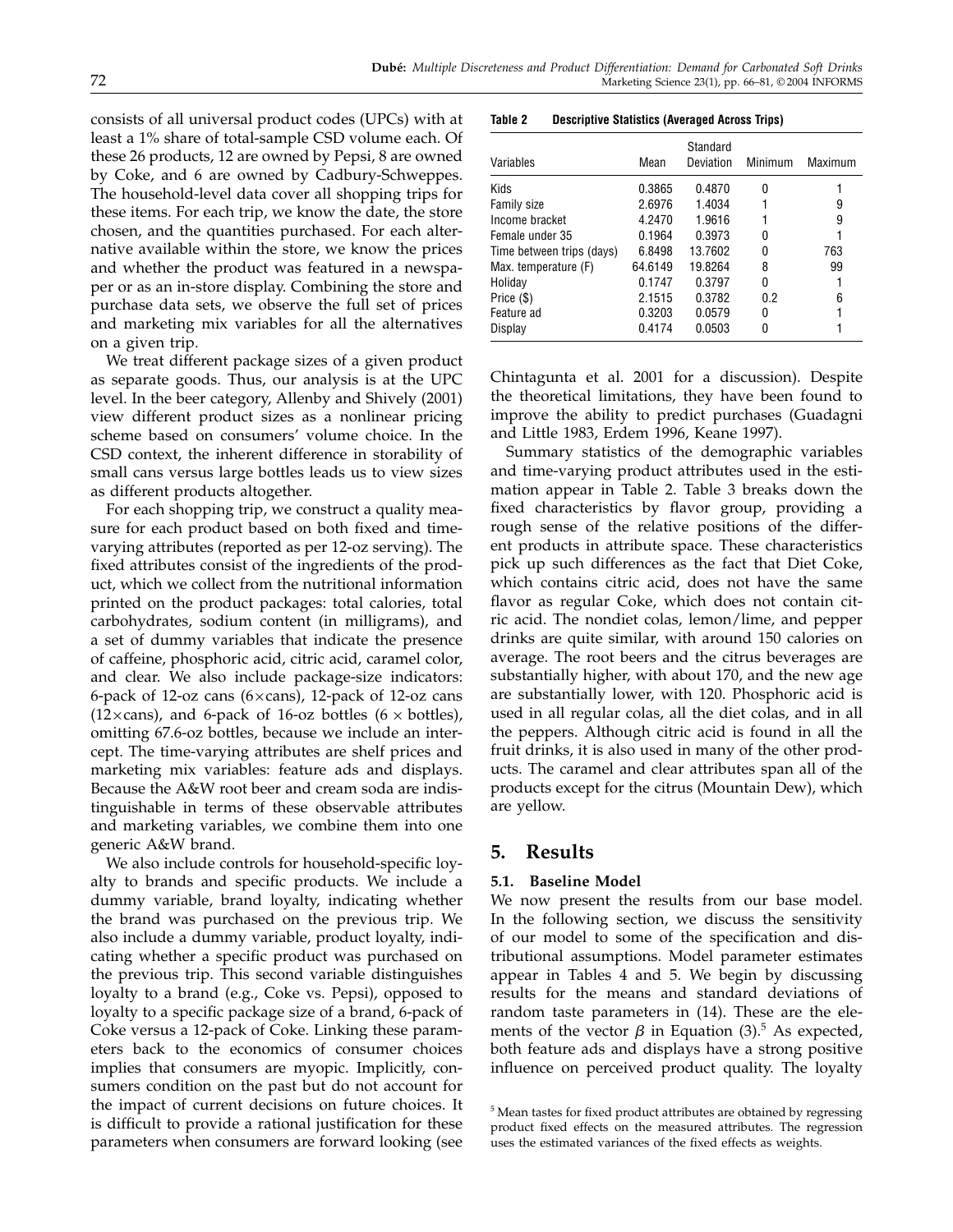| Flavor                        |                  | <b>Continuous Variables</b> | <b>Indicator Variables</b> |          |            |                     |         |        |     |
|-------------------------------|------------------|-----------------------------|----------------------------|----------|------------|---------------------|---------|--------|-----|
|                               | Calories         | Mg Sodium                   | Carbohydrates              | Caffeine | Phosphorus | Citric Acid         | Caramel | Clear  | No. |
| Cola<br>Regular<br>Diet       | 150(7.5)<br>0(0) | 40.5(7.4)<br>34.7(8.7)      | 41(1.51)<br>0(0)           | 6        | 7<br>9     | $\overline{4}$<br>9 | 9       | 0<br>0 | 9   |
| Lemon/lime<br>Regular<br>Diet | 143.3(5)<br>0(0) | 61.7(16.4)<br>35(0)         | 38.333 (0.5)<br>0(0)       | 0<br>0   | 0<br>0     | 2                   | 0<br>0  | 2      | 2   |
| Root beer<br>Regular          | 168.3(4.1)       | 44.2 (14.6)                 | 44.8(1.5)                  | 0        | 0          | 0                   |         | 0      |     |
| Citrus<br>Regular             | 170(0)           | 70(0)                       | 46(0)                      | 3        | 0          | 3                   | 0       | 3      | 3   |
| Pepper<br>Regular             | 148.6(3.8)       | 45.7(8.9)                   | 35.1(15.5)                 | 3        | 3          | 0                   | 3       | 0      | 3   |

Table 3 Continuous Attributes by Flavor and Diet Versus Regular (Averages)

parameters, brand loyalty, and product loyalty show that conditioning on past brand choices and specific UPC choices provide information in predicting current preferences. These parameters suggest that loyalty to a specific brand might be stronger than loyalty to a given UPC. For instance, consumers are slightly more loyal to Coca-Cola in general than to a specific package size of Coca-Cola. Interestingly, their effect sizes are quite small, suggesting that consumer tendencies toward specific products may be driven more by preferences than habit. We also observe significant unobserved heterogeneity in consumer perceptions of product-specific quality (the intercept term). Although we find that the mean household places

Table 4 Estimated Taste Parameters of the Quality Function  $\Psi$ 

| Variables<br>in Equation (14)         | $\beta$ Mean (S.E.) | $\Omega$ Standard<br>Deviations (S.E.) |
|---------------------------------------|---------------------|----------------------------------------|
| $\beta$ : Feature ad                  | 1.52(0.03)          | $0.06$ $(0.01)$                        |
| $\beta$ : Display                     | 2.00(0.04)          | 0.79(0.05)                             |
| $\beta$ : Brand loyalty               | 0.27(0.03)          |                                        |
| $\beta$ : Product loyalty             | $0.02$ $(0.16)$     |                                        |
| $\beta$ : Constant                    | $1.02$ $(0.16)$     | 1.88(0.03)                             |
| $\beta$ : Diet                        | $-0.06$ (0.01)      | $0.26$ $(0.02)$                        |
| $\beta$ : Sodium                      | $-0.03$ (0.00)      |                                        |
| $\beta$ : Carbs                       | $0.23$ $(0.02)$     |                                        |
| $\beta$ : Caffeine                    | 0.47(0.04)          |                                        |
| $\beta$ : Phosphorus                  | $-0.04$ (0.07)      |                                        |
| $\beta$ : Citric                      | $0.04$ $(0.04)$     | 1.23(0.04)                             |
| $\beta$ : Caramel                     | 0.14(0.11)          | $0.22$ $(0.02)$                        |
| $\beta$ : No color                    | 0.77(0.07)          |                                        |
| $\beta$ : Cans $\times$ 6             | 1.60(0.02)          | 1.19(0.11)                             |
| $\beta$ : Cans $\times$ 12            | (0.03)<br>0.57      | 0.30(0.02)                             |
| $\beta$ : Bottles $\times$ 6          | 0.72(0.11)          | 0.19(0.02)                             |
| $\mu$ : Kids $\ast$ Caffeine          | 0.40<br>(0.03)      |                                        |
| $\mu$ : (Household size $*$ Servings) | (0.00)<br>0.01      |                                        |
| $\mu$ : Female head $< 35$            | 1.13(0.03)          |                                        |
| Store trips                           |                     | 169,788                                |

*Note.*  $S.E. =$  standard error.

little weight on whether a CSD is diet, we also find a substantial amount of heterogeneity. In particular, the distribution suggests an almost even split between positive and negative valuations of diet. At the same time, households place weight on higher energy (carbohydrate) beverages.

Previous marketing studies have found seemingly contradictory results with regard to the effects of demographics. With a few exceptions, the research generally finds weak and inconsistent effects (discussed in Kalyanam and Putler 1997). In the case of CSDs, however, we expect different-flavored products to cater to different demographic segments. For instance, households with a female head under 35 years old tend to have higher preferences for diet products.<sup>6</sup> In fact, we might find additional explanatory power from dummies such as female head with a college degree.<sup>7</sup> Similarly, larger households place slightly more weight on products with more 12-oz servings, such as the 12-pack (as captured by hh size ∗ serv). Households with kids place a higher weight on products with caffeine than those without. Despite controlling for demographic interactions, we still find evidence of unobserved heterogeneity in tastes for package size  $(6$ -packs,  $12$ -packs, ...) and diet, suggesting that demographics alone are insufficient to explain taste differences.

We now move on to Table 5, which contains the parameters characterizing the mean of the Poisson distribution, vector  $\lambda_h$  in Equation (11), the exponent  $m_h$  in Equation (13), the scale component  $S_h$  in Equation (12), and curvature parameter  $\alpha_h$ . Similar to

<sup>6</sup> Diet Pepsi was reintroduced in Europe with double caffeine as Pepsi Max to overcome its "feminine" image.

<sup>7</sup> "Just who's buying all these soft drinks, anyway?" Beverage Industry, 84(3), 1993.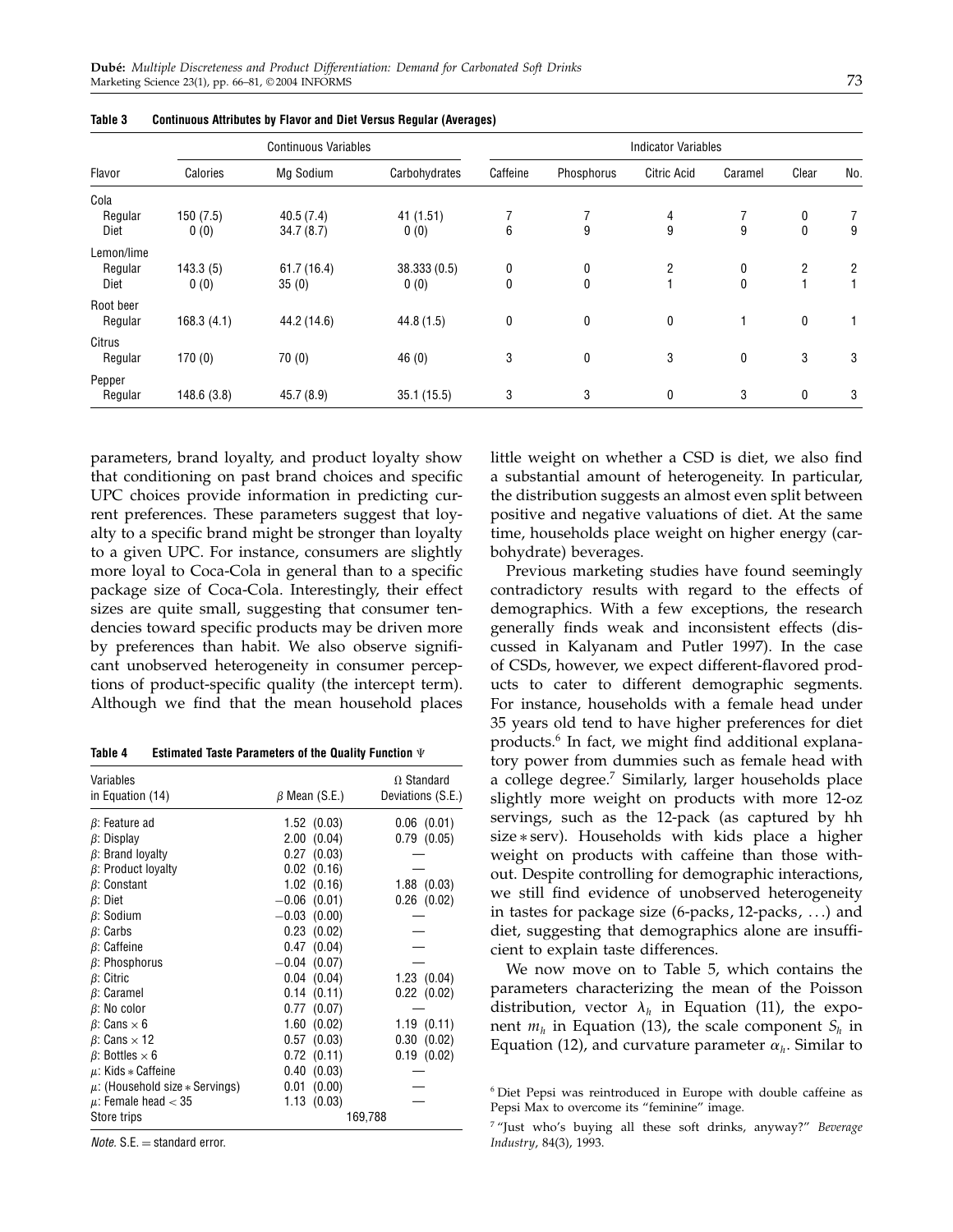| Table 5 |  | <b>Estimated Nonlinear Coefficients in Utility Function</b> |  |
|---------|--|-------------------------------------------------------------|--|
|---------|--|-------------------------------------------------------------|--|

| Variables in Equations (11), (12), and (13) | Coefficient (S.E.) |
|---------------------------------------------|--------------------|
| $\lambda$ : Kids                            | 0.336(0.001)       |
| $\lambda$ : Family size                     | $0.041$ (0.000)    |
| $\lambda$ : Time since last CSD             | $0.001$ $(0.000)$  |
| $\lambda$ : Time since last trip            | $-0.003$ (0.000)   |
| $\lambda$ : Temperature                     | $0.004$ $(0.000)$  |
| $\lambda$ : Holdiav                         | $0.009$ $(0.000)$  |
| s <sub>h</sub> : Constant                   | 1.549 (0.104)      |
| $s_h$ : Family size                         | $0.958$ $(0.049)$  |
| $s_h$ : Time since last trip                | $0.012$ $(0.003)$  |
| $s_h$ : Time since last CSD                 | $0.013$ $(0.003)$  |
| $m_h$ : Income                              | 2.305 (0.172)      |
| $\alpha$                                    | $0.009$ $(0.001)$  |

 $Note. S.E. = standard error.$ 

Kalyanam and Putler (1997), we find that demographics are key for identifying product holdings. We are able to capture this additional role for demographic variables by using the quantity information, which is omitted in standard DCM models of brand choice. The expected number of consumption occasions,  $\lambda_{h}$ , depends positively on the presence of children and on family size. Thus, larger households with children should have more expected consumption occasions and, in turn, should purchase more brands on a given trip. Holiday weeks (such as Christmas, Labor Day, and Memorial Day) exhibit the expected large positive effect on needs. Similarly, temperature increases the number of expected consumption occasions. Finally, the time since the last CSD purchase increases  $\lambda_{h}$ , but the time since the last shopping trip seems to offset this effect.

The scale of purchases,  $S_h$ , also increases with family size. Therefore, one would expect larger households to purchase larger quantities of the brands selected. Unlike the positive relationship with  $\lambda_h$ , which increases the scope of products purchased,  $S_h$ impacts the actual quantity, as seen in (7). Similarly, the scale of purchases increases with both the time since the last trip and time since the last CSD purchase. The strong positive effects are consistent with the notion that household inventories have depleted and need replenishing. The vertical component,  $m_h$ , increases with income, suggesting that households with higher income have a higher taste for quality (e.g., a higher willingness to pay for high-quality goods). Finally, the estimated values of  $\alpha$  are positive and below one, which is consistent with the notion that the utility function is concave.

The reported standard errors have been corrected to account for potential serial dependence. We attempt to control for as many of the observed potential dynamic factors, such as timing of trips, loyalty, and inventories, as possible. Despite these controls, we still find unexplained persistence in the residuals.

Accounting for time-series increases some of the standard errors by as much as a factor of 1.8 in comparison with the simple robust standard errors.<sup>8</sup> Nonetheless, almost all the parameters remain significant after this correction, probably because of the extremely large sample. For now, we have not derived an explicit source for this persistence, focusing solely on the precision of our standard errors. Because most marketing studies do not correct for unobserved timeseries, these findings suggest the need for further research into how well existing static models capture both heterogeneity as well as choice dynamics.

## 5.2. Aggregate Demand and Substitution Patterns

We use elasticities to measure consumer sensitivity to marketing mix variables. Because households do not face the same mix of marketing variables across shopping trips, we report elasticities in response to uniform percentage changes in marketing mix variables. Following Ben-Akiva and Lerman (1985), we report the sum of the elasticity on each trip,  $\varepsilon_{p_k}^i$ , weighted by the share of total unit sales:  $\varepsilon_{p_k}^i = \sum_{i=1}^T \varepsilon_{ij}^{ti} (O_{ij}/\sum_{i=1}^T O_{ij}), i = 1, ..., I.$  $t_{t=1}^T \varepsilon_{p_k}^{ti} (Q_{ti}/\sum_{t=1}^T Q_{ti}), \ \ i=1,\ldots, I.$ 

Table 6 presents estimated own-price, feature ad, and display elasticities for the baseline model. All of the own-price elasticities are greater than one, which is consistent with typical static category-pricing models. Because feature ads and displays are binary variables, we report the change in demand from switching from a zero value to a one. We find that advertising has the largest impact on caffeine-free diet colas, the 12-pack of peppers, and on the lemon-lime products. In contrast, regular colas appear to have the lowest advertising and display responses. We also find that advertising has a relatively small effect on the 6-packs of cans and bottles, and a relatively large effect on 67.6-oz bottles. We find similar effects from display. From a retail manager's perspective, these results suggest that the ability to stimulate consumer response from marketing tools, such as newspaper advertising and in-store displays, will vary for different flavors and for different package types.

In a separate Appendix (available from the authors on request), we present the cross-price elasticities from the baseline model. The predicted substitution patterns show that, most importantly, consumers seem to respond to price changes by switching to another product of the same size. Most of the observed substitution patterns reflect realistic interactions. Almost all products substitute primarily to a cola. Also, 6-packs of caffeine-free Diet Pepsi are very substitutable with 6-packs of Diet Pepsi. Mountain Dew and Dr. Pepper are generally predicted as likely substitutes. Surprisingly, we find little interaction

<sup>8</sup> We do not find any evidence of cross-sectional dependence.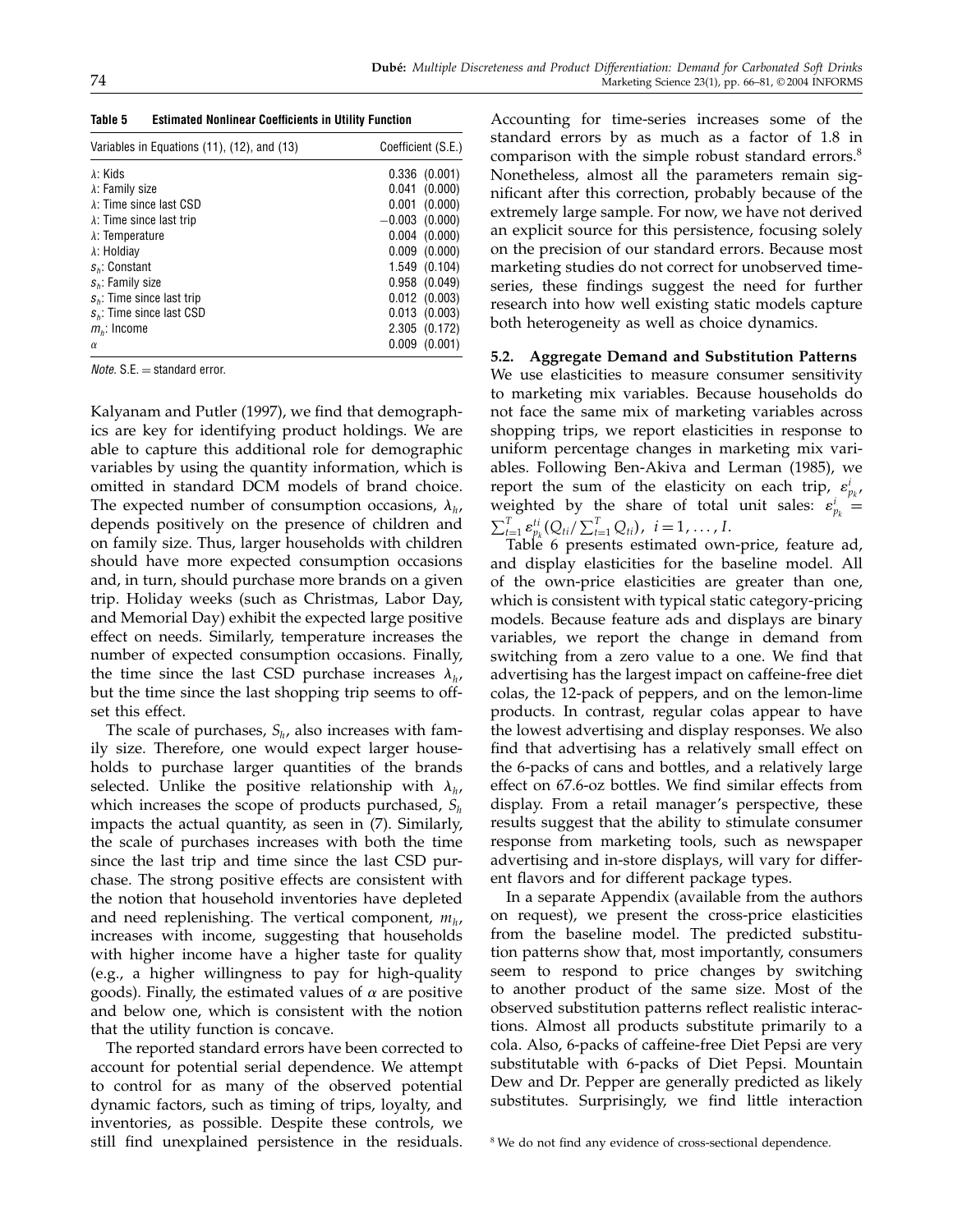|                     |         |                       |         |              | <b>Multinomial Model</b> |
|---------------------|---------|-----------------------|---------|--------------|--------------------------|
|                     |         | <b>Baseline Model</b> |         | No Price     | Prices                   |
| Products            | Price   | Feature Ad            | Display | in $\lambda$ | in $\lambda$             |
| PEPSI 6P            | $-2.38$ | 1.41                  | 1.69    | $-0.59$      | $-1.29$                  |
| COKE CLS 6P         | $-2.11$ | 2.25                  | 2.49    | $-0.59$      | $-1.32$                  |
| PEPSI DT 6P         | $-3.61$ | 2.01                  | 1.98    | $-0.62$      | $-1.35$                  |
| COKE DT 6P          | $-2.47$ | 2.32                  | 2.47    | $-0.67$      | $-1.46$                  |
| DR PR 6P            | $-3.14$ | 2.78                  | 2.81    | $-0.73$      | $-1.51$                  |
| MT DW 6P            | $-3.04$ | 2.85                  | 3.06    | $-0.72$      | $-1.37$                  |
| PEPSI DT CF 6P      | $-3.56$ | 2.69                  | 2.87    | $-0.68$      | $-1.44$                  |
| A&W CF 6P           | $-3.59$ | 3.57                  | 3.84    | $-0.73$      | $-1.54$                  |
| PEPSI 16 oz         | $-2.25$ | 1.42                  | 1.50    | $-0.85$      | $-1.68$                  |
| PEPSI 12P           | $-2.16$ | 2.44                  | 2.69    | $-0.64$      | $-1.40$                  |
| COKE CLS 12P        | $-2.13$ | 2.40                  | 2.67    | $-0.64$      | $-1.39$                  |
| COKE DT 12P         | $-2.50$ | 2.33                  | 2.31    | $-0.72$      | $-1.53$                  |
| PFPSI DT 12P        | $-2.66$ | 3.16                  | 3.63    | $-0.74$      | $-1.61$                  |
| <b>DR PR 12P</b>    | $-2.47$ | 3.95                  | 4.20    | $-0.81$      | $-1.69$                  |
| MT DW 12P           | $-3.02$ | 3.09                  | 3.04    | $-0.82$      | $-1.54$                  |
| COKE DT CF 12P      | $-2.76$ | 4.05                  | 3.45    | $-0.78$      | $-1.61$                  |
| SP CF 12P           | $-2.57$ | 4.71                  | 4.97    | $-0.78$      | $-1.53$                  |
| PEPSI DT CF 12P     | $-2.92$ | 6.20                  | 6.14    | $-0.81$      | $-1.70$                  |
| PEPSI 67.6 oz       | $-2.62$ | 2.10                  | 2.23    | $-0.42$      | $-1.02$                  |
| COKE CLS 67.6 oz    | $-2.80$ | 3.41                  | 3.42    | $-0.43$      | $-1.04$                  |
| PEPSI DT CL 67.6 oz | $-2.66$ | 3.16                  | 3.40    | $-0.47$      | $-1.10$                  |
| COKE DT 67.6 oz     | $-2.81$ | 4.65                  | 4.77    | $-0.48$      | $-1.19$                  |
| DR PR 67.6 oz       | $-2.94$ | 3.18                  | 3.32    | $-0.49$      | $-1.16$                  |
| 7UP R CF 67.6 oz    | $-2.57$ | 3.13                  | 3.57    | $-0.45$      | $-1.02$                  |
| 7UP DT CF 67.6 oz   | $-2.61$ | 3.41                  | 3.47    | $-0.47$      | $-1.01$                  |
| MT DW 67.6 oz       | $-3.23$ | 4.11                  | 4.16    | $-0.49$      | $-1.07$                  |

Table 6 Own Price, Ad, and Display Elasticities for the Baseline Model and Multinomial Comparison Model

*Notes.*  $6P = 6$ -pack;  $CLS =$  classic;  $DT =$  diet; DR  $PR = Dr$ . Pepper; MT  $DW =$  Mountain Dew; CF = caffeine free; 12P = 12-pack; SP = Sprite; CL = Cola;  $R =$  regular.

between Sprite and 7UP, mainly because they do not include comparable sizes in the choice set.

#### 5.3. Model Sensitivity

In this section, we check the sensitivity of our baseline model to various underlying assumptions. In Tables 7 and 8, we present results from comparison models to investigate the sensitivity of our taste parameters to the specification of consumption occasions. We also report the mean-square error from out-of-sample predictions in Table 8, where we re-estimate each model using the first eight quarters of data, using the ninth quarter as a holdout sample.

The baseline model's parameter estimates appear in the first column. In the second column (heterogeneous Poisson), we check the sensitivity of our Poisson assumption by mixing it with a normally distributed random intercept. This modification offsets some of the restrictive properties of the Poisson, such as the equal mean and variance. The use of this more flexible distribution leads to smaller parameter magnitudes in the mean of the Poisson, as well as the vertical component,  $m<sub>h</sub>$ . However, we do not see a notable impact on the taste parameters. We also see a

relatively lower predictive ability out of sample than the baseline model.

In the third column (reference prices), we control for price expectations using proxies for reference prices (see Kalyanaram and Winer 1995 for a survey). Using a price index for the previous trip, as well as for the current trip, we implicitly assume that consumers use past observations of shelf prices to form an internal reference point with which to assess the current price level (Winer  $1985$ ).<sup>9</sup> The omission of price expectations could limit the model if, for instance, households defer some of their current purchases in anticipation of better prices on a subsequent trip. Interestingly, these additional controls reduce the size of the random intercept in  $\lambda$ . However, as before, the taste parameters appear to be fairly robust to this change. Out of sample, this model performs very similarly to the simple heterogeneous Poisson. Although beyond the scope of the current analysis, others have modeled forward-looking behavior by consumers more formally in the context of discretechoice models when consumers have expectations about prices (Gonul 1999) or quality (Erdem and Keane 1996).

In the final column (deterministic  $J_h$ ), we investigate the role of modeling the consumption occasions. We check the sensitivity of the Poisson specification by restricting the number of decisions made on a given trip to be equal to the actual number of alternatives purchased, making  $J_h$  deterministic  $(J_{ht} =$  $\sum_{i=1}^{L} I_{\{Q_{it}^h > 0\}}$ ). This model would have limited appeal for managers running policy simulations, because it cannot predict the changes in consumers' demand in response to a counterfactual change in marketing conditions. Although many of the parameters appear qualitatively unchanged, the scale of purchases,  $S_h$ , now depends very heavily on family size. Offsetting this effect, the interaction between family size and package size (in the tastes) becomes insignificant. Similarly, the responses to feature ads and displays increase dramatically, suggesting these parameters may be relatively more sensitive to the ability of the model to forecast the number of consumption occasions. These changes are likely related to the fact that conditioning on the total number of brands in the shopping basket also provides information about no-purchase. To provide a reasonable out-of-sample predictive fit, we do not condition on the observed number of brands. Instead, we set  $J_h$  equal to household h's average number of brands per trip in the estimation sample (average brands). We also set  $J_h$  equal to the predicted number of brands using a simple regression of total brands on the covariates used in  $\lambda_h$ in the baseline model (regression). For both cases, we

<sup>&</sup>lt;sup>9</sup> We thank Russ Winer for suggesting this approach.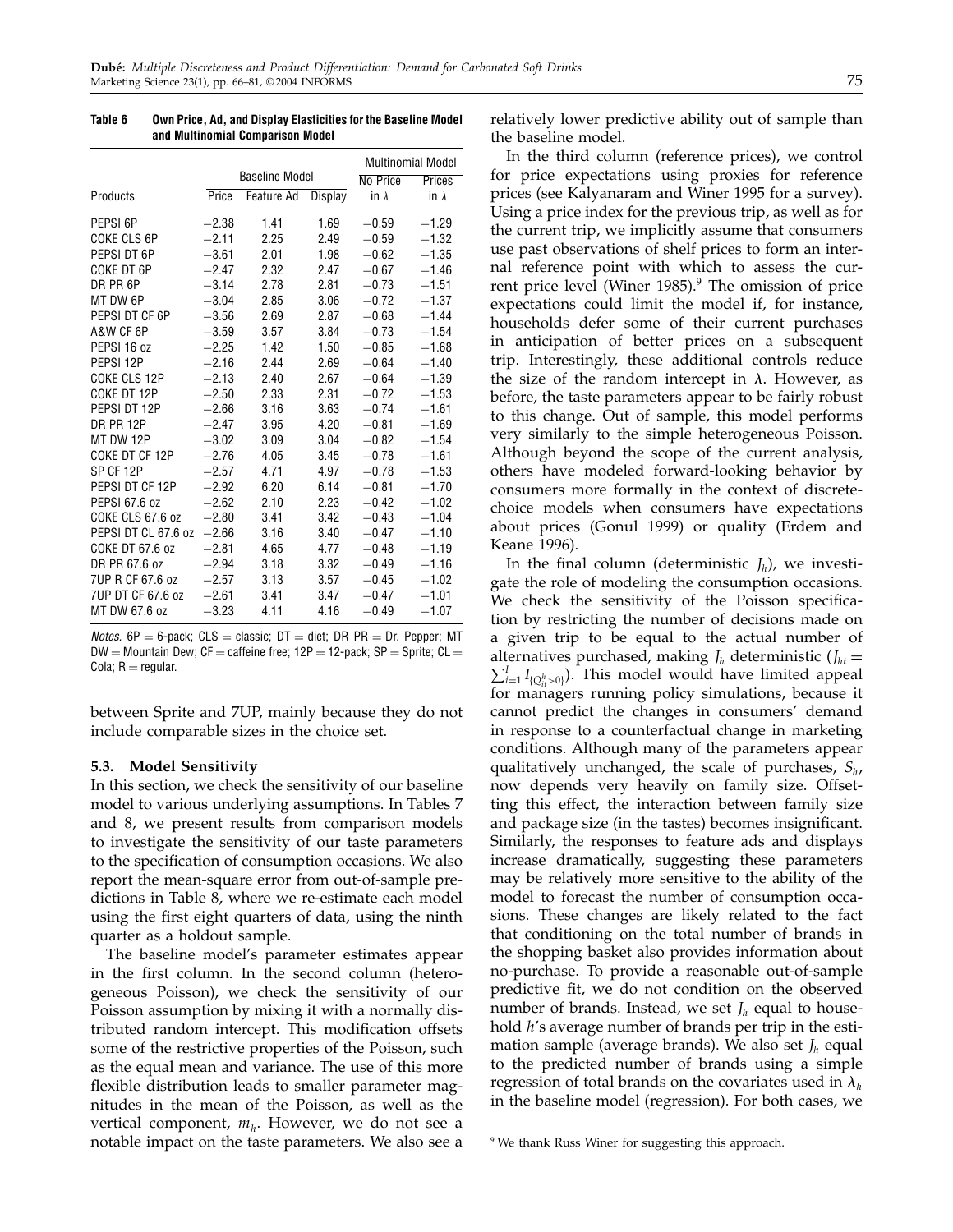| Variables                           | <b>Baseline</b>   | Heterogeneous Poisson | <b>Reference Prices</b> | Deterministic $J_h$          |
|-------------------------------------|-------------------|-----------------------|-------------------------|------------------------------|
| $\lambda_h$ : Intercept             |                   | 0.330(0.001)          | $0.076$ (0.000)         |                              |
| $\lambda_h$ : Kids                  | 0.336(0.001)      | 0.040(0.000)          | $0.328$ $(0.001)$       |                              |
| $\lambda_h$ : Family size           | (0.001)<br>0.041  | $0.001$ (0.000)       | 0.040(0.000)            |                              |
| $\lambda_h$ : Time since last CSD   | (0.000)<br>0.001  | $0.003$ $(0.000)$     | 0.001<br>(0.000)        |                              |
| $\lambda_h$ : Time since last trip  | $-0.003$ (0.002)  | $-0.003$ (0.000)      | $-0.003$ (0.001)        |                              |
| $\lambda_h$ : Temperature           | $0.004$ $(0.001)$ | 0.010(0.000)          | $0.003$ $(0.001)$       |                              |
| $\lambda_h$ : Holdiay               | $0.009$ $(0.004)$ | 0.056<br>(0.02)       | 0.010(0.004)            |                              |
| $\lambda_h$ : Favorite products     |                   |                       | 1.007 (0.004)           |                              |
| $\lambda_h$ : Overall prices        |                   |                       | $0.466$ $(0.002)$       |                              |
| $\lambda_h$ : Lag favorite products |                   |                       | $-0.427(0.002)$         |                              |
| $\lambda_h$ : S.D. of intercept     |                   | 1.535 (0.084)         | $0.056$ (0.000)         |                              |
| $s_h$ : Constant                    | 1.549(0.104)      | $0.978$ $(0.048)$     | 1.545 (0.079)           | 0.132(0.024)                 |
| $s_h$ : Family size                 | 0.958(0.049)      | $0.013$ $(0.001)$     | $0.986$ $(0.049)$       | 8.662 (0.037)                |
| $s_h$ : Time since last trip        | $0.012$ $(0.003)$ | $0.013$ $(0.004)$     | $0.013$ $(0.001)$       | 0.010(0.002)                 |
| $s_h$ : Time since last CSD         | $0.013$ $(0.003)$ | 2.344 (0.143)         | $0.013$ $(0.003)$       | 0.009(0.005)                 |
| $m_h$ : Income                      | 2.305 (0.172)     | $0.009$ $(0.520)$     | 2.358 (0.165)           | 2.699(0.520)                 |
| $\alpha$                            | $0.009$ $(0.001)$ | $0.009$ $(0.001)$     | 0.010(0.001)            | 0.008(0.001)                 |
| Hansen's J (degrees-of-freedom)     | 629.49 (206)      | 649.94 (204)          | 641.24 (201)            | 534.97 (212)                 |
|                                     |                   |                       |                         | Average Brands<br>Regression |
| Out-of-sample MSE                   | 0.0407            | 0.0417                | 0.0418                  | 0.0491<br>0.0475             |
| Store trips                         | 169,788           | 169,788               | 169,788                 | 169,788                      |

#### Table 7 Nonlinear Coefficients

*Notes.* S.D. = standard deviation;  $MSE = ?$ ; lag = ?.

find that the baseline model provides a better out-ofsample fit according to the mean-square error.

To pursue the role of consumption occasions further, we now consider a purely statistical model that treats the total number of items in the shopping basket  $(Q_t^h = \sum_{i=1}^I Q_{it}^h)$  as a Poisson random variable. The allocation of these items across the 26 brands is modeled as a multinomial distribution. The corresponding success probabilities for this multinomial distribution are modeled as standard random coefficients logits. The derivation of this model is provided in the Appendixes. We report empirical results in Table 9. Because the treatment of prices in the Poisson quantity regression is arbitrary, we report a specification with no prices included, as well as a specification with the mean of all 26 prices for the shopping trip. $^{10}$ 

Interestingly, demographic variables seem to play a comparable role in determining the expected total number of product alternatives purchased. Note that the taste parameters do not have precisely the same interpretation as in the baseline model. In the "quantity-then-brand choice" model, we need to normalize one of the alternatives (we use A&W), so that our results are relative to this base brand.<sup>11</sup> Marketing mix parameters have the expected signs, although there seems to be much less heterogeneity in the response to feature ads and displays. Unexpectedly, the response to last product purchased is negative, in contrast with the baseline model, where it is positive. This result would suggest that households are loyal to brands, but vary the package sizes they purchase. We also note the strong role of including prices in the mean of the quantity regression,  $\lambda$ . First, the mean response to prices  $(\beta$  in the brand probabilities) increases substantially. Second, many of the variance terms  $(Ω)$  increase, implying a larger degree of heterogeneity.

In Figure 1, we see that the baseline model and the multinomial model provide comparable aggregate sales predictions, although the multinomial model underpredicts demand for the larger-share items. We attribute this problem to the difficulty in relating quantity decisions for each brand to their respective shelf prices. In the multinomial model, the quantity price elasticities are all captured through a single parameter (the coefficient on mean trip price in  $\lambda$ ). Similarly, the single-price parameter may not account well for different package sizes (e.g., cents off a 6 pack of cans may not be equivalent to cents off a 2-liter bottle). In contrast, the baseline model allows consumers to assess each brand's quality to price

<sup>&</sup>lt;sup>10</sup> We also attempted to include each of the 26 product prices in the Poisson model, adding an additional 26 parameters. Although this specification did not alter the other model parameters dramatically, several of the price coefficients had positive signs. For a category monopolist, this would imply that setting the corresponding prices to infinite would cause consumers to have infinitely large shopping baskets.

<sup>&</sup>lt;sup>11</sup> This normalization also prevents us from recovering the mean tastes for product attributes using the weighted regression approach for the baseline model.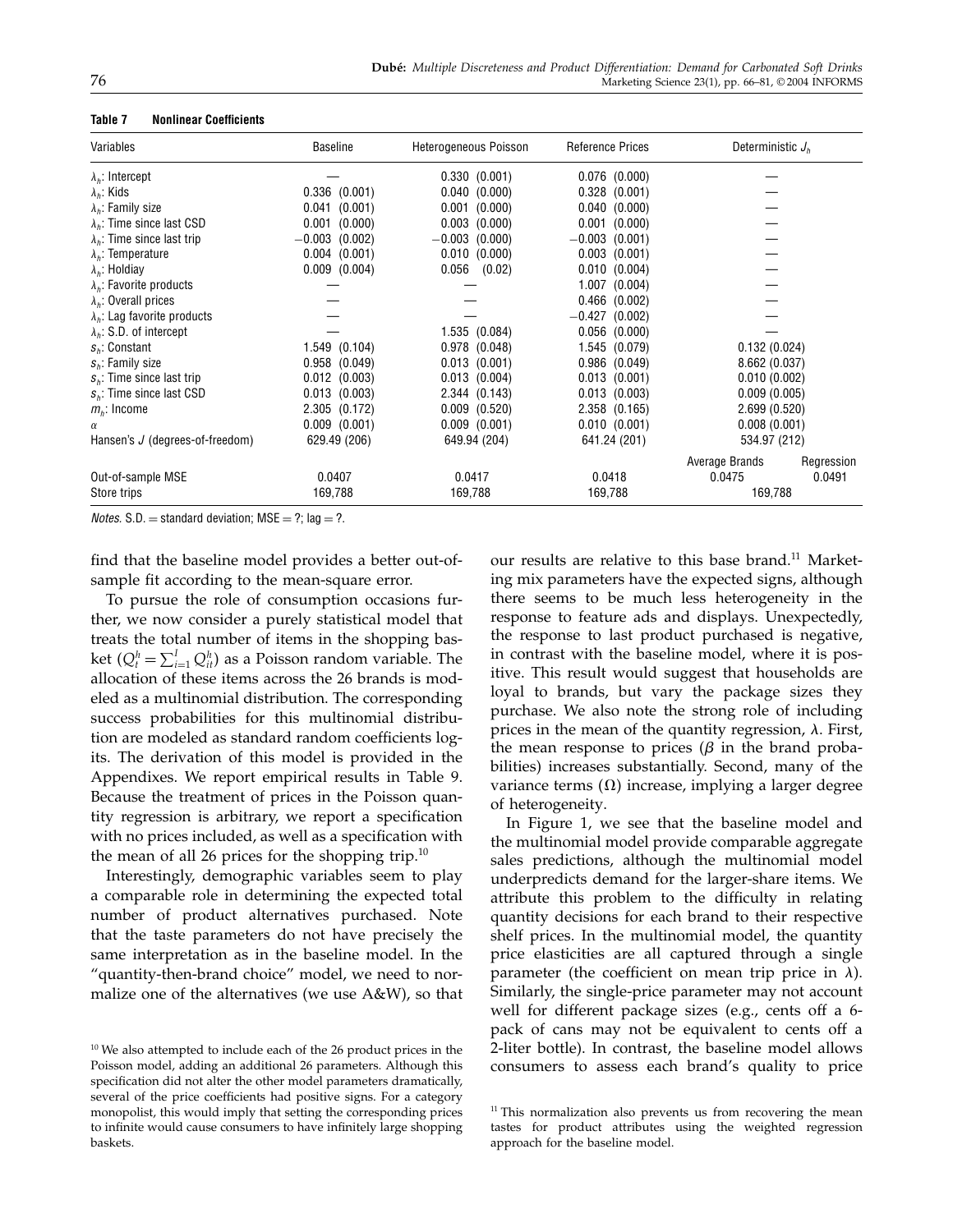| Variables                        | <b>Baseline</b><br>Model | Heterogeneous<br>Poisson | Reference<br>Prices | Deterministic<br>$J_h$ |
|----------------------------------|--------------------------|--------------------------|---------------------|------------------------|
| $\beta$ : feature ad             | 1.52                     | 1.41                     | 1.41                | 7.32                   |
|                                  | (0.03)                   | (0.03)                   | (0.04)              | (0.05)                 |
| $\beta$ : S.D. feature ad        | 0.06                     | 0.06                     | 0.06                | 0.44                   |
|                                  | (0.01)                   | (0.01)                   | (0.01)              | (0.02)                 |
| $\beta$ : Display                | 2.00                     | 1.79                     | 1.79                | 7.69                   |
|                                  | (0.04)                   | (0.04)                   | (0.05)              | (0.06)                 |
| $\beta$ : S.D. display           | 0.79                     | 0.78                     | 0.79                | 1.63                   |
|                                  | (0.05)                   | (0.03)                   | (0.07)              | (0.03)                 |
| $\beta$ : Brand loyalty          | 0.27                     | 0.28                     | 0.28                | 0.37                   |
|                                  | (0.03)                   | (0.04)                   | (0.05)              | (0.03)                 |
| $\beta$ : Product loyalty        | 0.02                     | 0.02                     | 0.02                | $-0.00$                |
|                                  | (0.16)                   | (0.09)                   | (0.01)              | (0.02)                 |
| $\Omega$ : S.D. constant         | 1.88                     | 1.87                     | 1.89                | 1.22                   |
|                                  | (0.03)                   | (0.02)                   | (0.04)              | (0.01)                 |
| $\Omega$ : S.D. diet             | 0.26                     | 0.26                     | 0.26                | 0.38                   |
|                                  | (0.02)                   | (0.02)                   | (0.03)              | (0.01)                 |
| $\Omega$ : S.D. citric           | 1.23                     | 1.24                     | 1.24                | 0.10                   |
|                                  | (0.04)                   | (0.05)                   | (0.04)              | (0.02)                 |
| $\Omega$ : S.D. caramel          | 0.22                     | 0.21                     | 0.21                | 0.00                   |
|                                  | (0.02)                   | (0.02)                   | (0.02)              | (0.01)                 |
| $\Omega$ : S.D. cans $\times$ 6  | 1.19                     | 1.21                     | 1.21                | 0.00                   |
|                                  | (0.11)                   | (0.10)                   | (0.10)              | (0.02)                 |
| $\Omega$ : S.D. cans $\times$ 12 | 0.30                     | 0.30                     | 0.30                | 0.00                   |
|                                  | (0.02)                   | (0.01)                   | (0.02)              | (0.01)                 |
| $\Omega$ : S.D. bott $\times$ 6  | 0.19                     | 0.19                     | 0.19                | 0.01                   |
|                                  | (0.02)                   | (0.03)                   | (0.02)              | (0.06)                 |
| $\mu$ : (Kids $*$ Caffeine)      | 0.40                     | 0.39                     | 0.39                | 2.15                   |
|                                  | (0.03)                   | (0.02)                   | (0.03)              | (0.08)                 |
| $\mu$ : (Household size $\ast$   | 0.01                     | 0.01                     | 0.01                | 0.00                   |
| Servings)                        | (0.00)                   | (0.00)                   | (0.00)              | (0.00)                 |
| $\mu$ : (Female head <           | 1.13                     | 0.94                     | 0.94                | 2.01                   |
| $35 * Diet$ )                    | (0.03)                   | (0.04)                   | (0.04)              | (0.03)                 |
| Store trips                      | 169,788                  | 169,788                  | 169,788             | 169,788                |

Table 8 Taste Coefficients for Fixed Attributes in Quality Function— First Stage Only

| Table 9 |       |  | Taste Coefficients for the "Quantity-Then-Brand Choice" |  |
|---------|-------|--|---------------------------------------------------------|--|
|         | Model |  |                                                         |  |

No Price in  $\lambda$ 

| Variables                    | $\overline{\beta}$ Mean<br>(S.E.) | $\Omega$ S.D.<br>(S.E.) |         | $\bar{\beta}$ Mean<br>(S.E.) | $\Omega$ S.D.<br>(S.E.) |
|------------------------------|-----------------------------------|-------------------------|---------|------------------------------|-------------------------|
| $\beta$ : Price              | $-2.839$                          | 0.059                   |         | $-6.241$                     | 3.026                   |
|                              | $(-0.039)$                        | (0.019)                 |         | (0.041)                      | (0.027)                 |
| $\beta$ : Feature ad         | 0.036                             | 0.031                   |         | 0.007                        | 0.027                   |
|                              | (0.006)                           | (0.005)                 |         | (0.006)                      | (0.005)                 |
| $\beta$ : Display            | 0.571                             | 0.0025                  |         | 0.504                        | 0.0016                  |
| $\beta$ : Product loyalty    | (0.005)                           | (0.004)                 |         | (0.006)                      | (0.005)                 |
|                              | 2.761                             |                         |         | 2.209                        |                         |
| $\beta$ : Brand loyalty      | (0.003)                           |                         |         | (0.0034)                     |                         |
|                              | $-1.114$                          |                         |         | $-0.613$                     |                         |
| $\beta$ : Intercept          | (0.029)                           | 0.056                   |         | (0.032)                      | 0.524                   |
|                              |                                   | (0.002)                 |         |                              | (0.015)                 |
| $\beta$ : Diet               |                                   | 0.019                   |         |                              | 0.969                   |
|                              |                                   | (0.003)                 |         |                              | (0.005)                 |
| $\beta$ : Citric             |                                   | 0.026                   |         |                              | 0.525                   |
|                              |                                   | (0.004)                 |         |                              | (0.005)                 |
| $\beta$ : Caramel            |                                   | 0.160                   |         |                              | 0.369                   |
|                              |                                   | (0.008)                 |         |                              | (0.004)                 |
| $\beta$ : Cans $\ast$ 6      |                                   | 0.018                   |         |                              | 0.336                   |
|                              |                                   | (0.003)                 |         |                              | (0.009)                 |
| $\beta$ : Cans $*$ 12        |                                   | 0.053                   |         |                              | 1.178                   |
| $\beta$ : Bottles $*$ 16     |                                   | (0.003)                 |         |                              | (0.006)                 |
|                              |                                   | 0.049                   |         |                              | 2.636                   |
| $\mu$ : Kids $\ast$ Caffeine |                                   | (0.013)                 |         |                              | (0.01)                  |
|                              | 0.1552<br>(0.0077)                |                         |         | $-0.014$<br>(0.008)          |                         |
| $\mu$ : (Family size)        | 0.000                             |                         |         | $-0.001$                     |                         |
| * Servings                   | (0.0004)                          |                         |         | (0.001)                      |                         |
| $\mu$ : (Female $<$ 35)      | $-0.543$                          |                         |         | $-0.701$                     |                         |
| * Diet                       | (0.0057)                          |                         |         | (0.009)                      |                         |
| λ: Kids                      | 0.309                             |                         |         | 0.127                        |                         |
|                              | (0.002)                           |                         |         | (0.002)                      |                         |
| $\lambda$ : Family size      | $-0.136$                          |                         |         | 0.057                        |                         |
|                              | (0.001)                           |                         |         | (0.001)                      |                         |
| $\lambda$ : Time since       | 0.018                             |                         |         | 0.027                        |                         |
| last CSD                     | (0.000)                           |                         |         | (0.001)                      |                         |
| $\lambda$ : Time since       | $-0.013$                          |                         |         | $-0.011$                     |                         |
| last trip                    | (0.000)                           |                         |         | (0.000)                      |                         |
| $\lambda$ : Temperature      | $-0.008$                          |                         |         | 0.0017                       |                         |
| λ: Holiday                   | (0.000)<br>0.299                  |                         |         | (0.000)<br>0.400             |                         |
|                              | (0.005)                           |                         |         | (0.005)                      |                         |
| $\lambda$ : Price            |                                   |                         |         | $-0.382$                     |                         |
|                              |                                   |                         |         | (0.003)                      |                         |
| <b>Store trips</b>           |                                   |                         | 169,788 |                              |                         |
|                              |                                   |                         |         |                              |                         |

*Notes.*  $S.E. = standard error$ ;  $S.D. = standard deviation$ .

# 6. Conclusions

Although the typical logit and probit DCMs have provided useful predictions for consumer purchases in many product categories, their restrictive single-unit purchase assumption seems inappropriate for several categories, such as CSDs. Instead, we estimate a model that allows consumers to purchase a bundle of products within a category. In addition, demographic variables, which have typically been found

 $Note. S.D. = standard deviation.$ 

ratio for both quantity and brand choices. Referring back to Table 6, we can also see that the multinomial model predicts own-price elasticities that are much lower than those of the baseline model. In the specification that omits prices entirely from the mean of the quantity regression, the elasticities are all less than one in magnitude, which would be inconsistent with standard category management pricing models. Note that this finding of inelastic brand choice probabilities is consistent with previous work studying the role of quantities (e.g., Chintagunta 1993). Including prices in the quantity regression results in more elastic estimates of demand, albeit substantially lower than those of the baseline model. Although not reported, using these estimates to study category pricing implies negative marginal costs (the implied margins are larger than the observed shelf prices). These results may suggest the importance of allowing prices to affect individual brand choices, as well as brandspecific quantity decisions.

Prices in  $\lambda$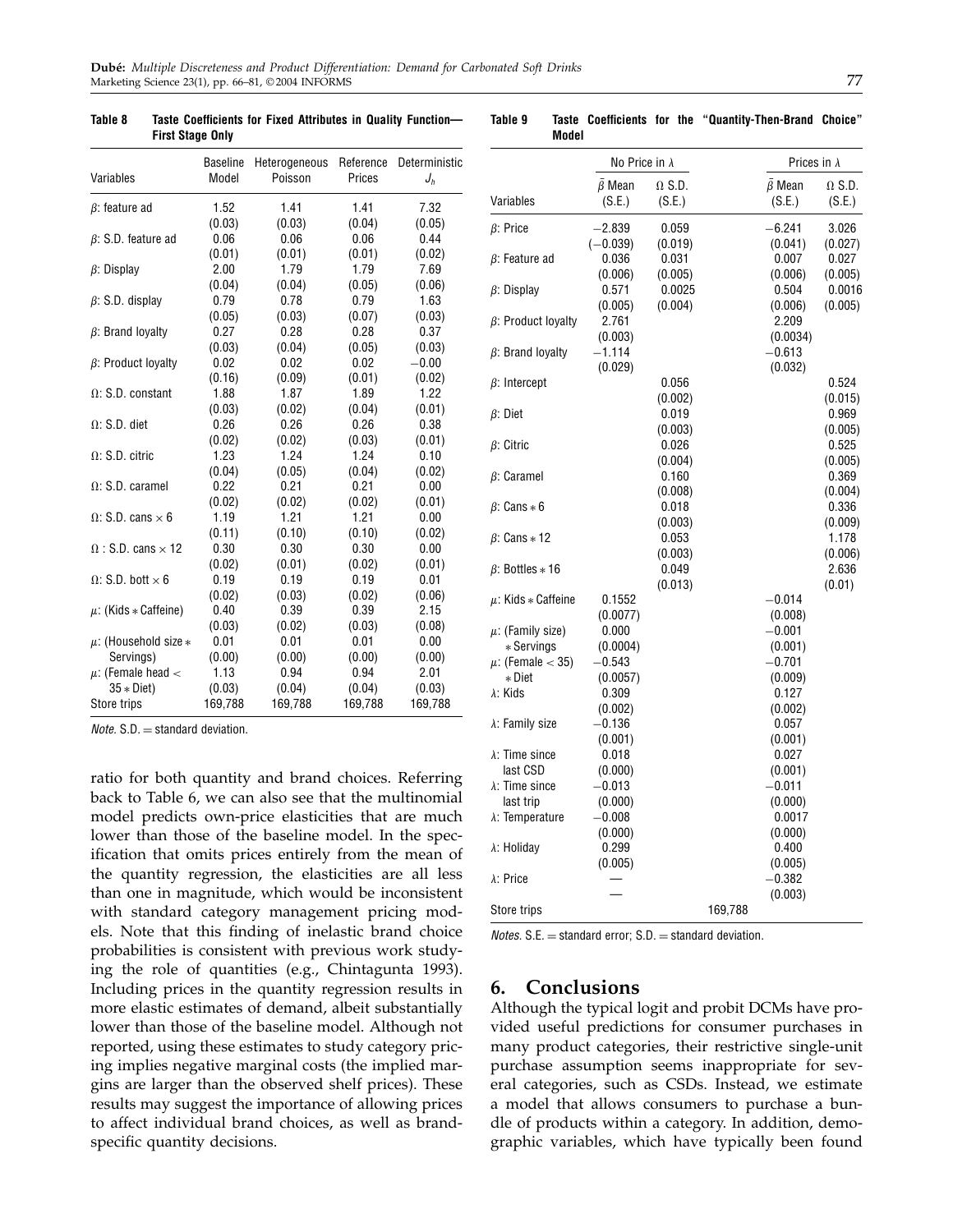

Figure 1 Model Sensitivity: Predicted Aggregate Sales (In-Sample) for Baseline Model and Multinomial Model

to provide little information in marketing applications, are instrumental in determining the joint distribution of total product alternatives and total units purchased on a given trip. Demographics also partially explain observed differences in tastes for product attributes. We also find that the correction for a 15-day lag in the persistence of the residuals has a substantial impact on estimated standard errors of choice model parameters. The estimates of consumer preferences seem to be fairly robust to some of the crucial underlying model assumptions.

The proposed specification derives from a microeconomic framework of consumer choice. In addition to providing intuition for the underlying model parameters, the structural model could also be useful for policy simulations that require economic metrics such as consumer willingness to pay. To demonstrate the advantages of the derivation, we compare our estimates to an alternative statistical "quantitythen-brand choice" model that also captures multiple discreteness. Whereas the alternative model provides comparable in-sample predictions of aggregate demand, it does not provide sensible price elasticities.

The current results suggest that accounting for multiple discreteness may be relevant for measuring the sensitivity of consumer demand to marketing mix. Future research might consider the additional role of attribute satiation on a given shopping trip.

Although simulating the consumption occasions, one could introduce flavor interaction terms that reflect which flavor combinations have been selected across expected consumption occasions. In addition to linking decisions across consumption needs, these interaction terms would also provide a statistical test for complementarities between flavors.

Finally, the current analysis accounts for variety in consumer purchases during a trip. Future research may benefit from examining how shopping dynamics influence consumer shopping baskets. For instance, the number of consumption occasions during a trip could be a function of both expectations about future prices and the rate of consumption or inventory depletion. Whereas we attempt to proxy for these effects, current research may help provide guidance in how to model these aspects formally (Erdem et al. 2002).

#### Acknowledgments

The author is very grateful to his thesis committee: David Besanko, Tim Conley, Sachin Gupta, and Rob Porter. He also thanks the area editor and three anonymous reviewers, as well as Eric Anderson, Pradeep Chintagunta, Sanjay Dhar, Michaela Draganska, Anne McGill, Puneet Manchanda, and Peter Rossi for their comments. The author also benefited from comments from seminar participants at the University of California–Berkeley, Cornell, Northwestern University, Rochester, the University of Chicago GSB, the University of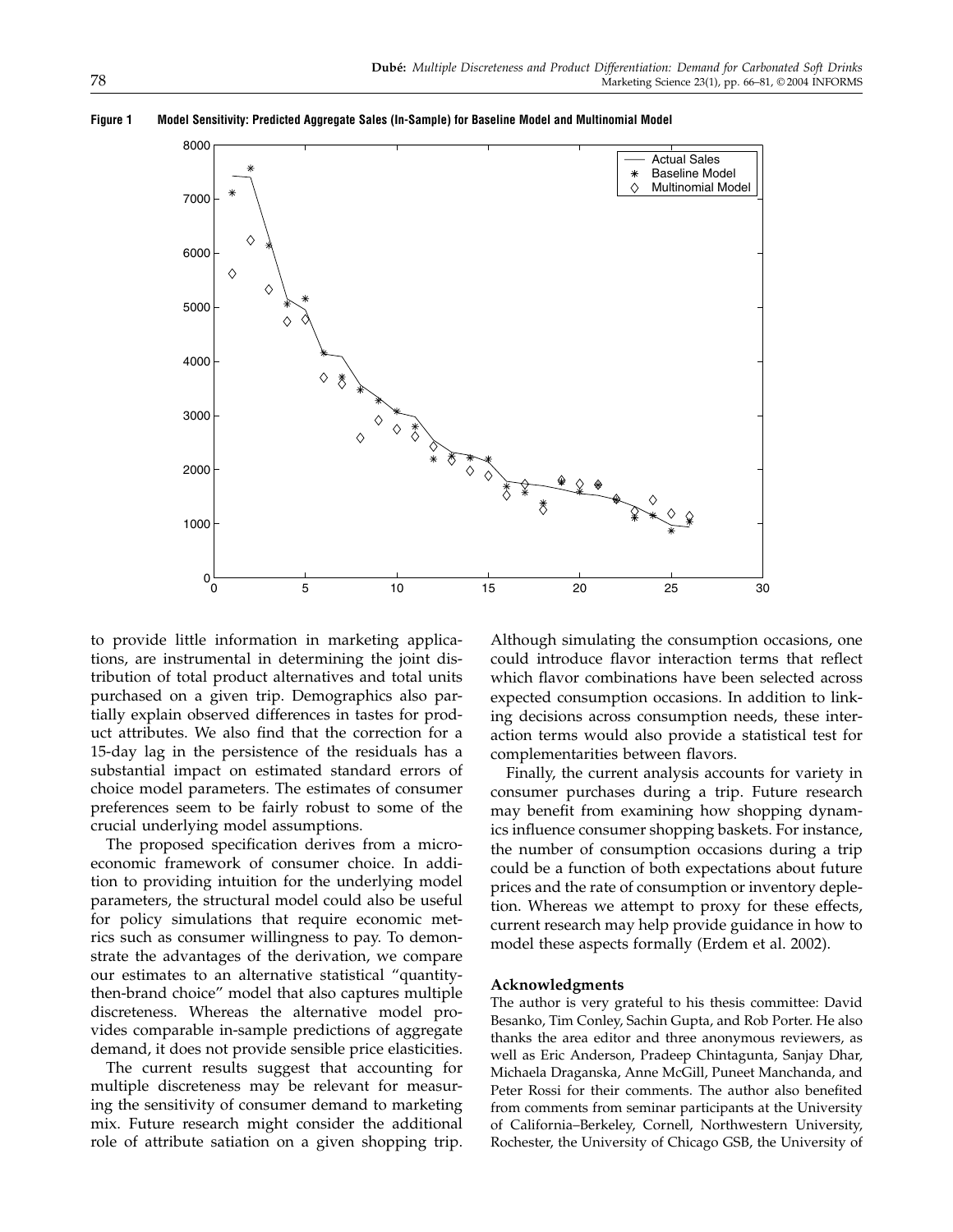Toronto, Washington University, and Yale School of Management. Scanner data used in this study were provided by ACNielsen. Financial support from a Northwestern University Dissertation Grant, the Center for the Study of Industrial Organization, and the Kilts Center for Marketing (GSB) is gratefully acknowledged.

#### Appendix A: GMM Procedure

Using (10), we define the prediction error  $\varepsilon_{ht}(D_{ht}, X_{ht}, \Theta_0) =$  $EQ(D_{ht}, X_t, \Theta) - Q_{ht}$ , where the vector  $Q_{ht}$  contains the observed purchases. At the true parameter values,  $\Theta_0$ :

$$
E\{\varepsilon_{ht}(D_{ht}, X_{ht}, \Theta_0)\} = \overrightarrow{0}_I, \qquad h = 1, \ldots, H \text{ and } t = 1, \ldots, T_h.
$$
\n(15)

We also assume that:

$$
E\{\varepsilon_{ht}(D_h,\Theta_0)\varepsilon_{hk}(D_{ht},\Theta_0)'\}=\Omega_{|t-k|},\qquad\qquad(16)
$$

where  $\Omega_{|t-k|}$  is a finite (*I × I*) matrix. Using (15), we can construct conditional moments based on  $Z_{ht} = D_{ht} \otimes I_{I}$ , which is independent of the unobservables (Hansen 1982):

$$
E\{Z_{ht} * \varepsilon_{ht}(D_{ht}, \Theta_0) | Z_{ht}\} = \overrightarrow{0_I}.
$$

For estimation, we use the sample analog of these conditional moments:

$$
g(D_{HT},\Theta) = \frac{1}{HT} \sum_{h=1}^{H} \sum_{t=1}^{T_h} Z_{ht} * \varepsilon_{ht}(D_{ht},\Theta), \qquad (17)
$$

where  $D_{HT} \equiv (D'_{1T1}, \ldots, D'_{HT_H})$  denotes the matrix containing all of the household/trip information for the sample of H households, each making  $T_h$  shopping trips, and  $T =$  $1/H \sum_{h=1}^{H} T_h$ . We search for the value  $\Theta_{GMM}$  that minimizes the function  $J_{HT}$  given by:

$$
J_{HT}(\Theta) = [g(D_{HT}, \Theta)]' W_{HT}[g(D_{HT}, \Theta)].
$$
 (18)

For the weight matrix,  $W_{HT}$ , we use the inverse of the asymptotic variance of  $g$  which gives asymptotically efficient estimates under certain regularity conditions (Hansen 1982). The computation of W is discussed below. This framework gives estimates with the following asymptotic distribution:

$$
\sqrt{N}(\Theta_{GMM} - \Theta_0) \quad \Longrightarrow \quad N(0, \Xi) \tag{19}
$$

$$
\Xi = \left(\text{plim}\left\{\frac{dg(D_{ht}, \Theta_0)}{d\Theta}\right\}\text{Wplim}\left\{\frac{dg(D_{ht}, \Theta_0)}{d\Theta}\right\}'\right)^{-1}.\text{ (20)}
$$

#### Appendix B: Estimation of the Weight Matrix, W

Hansen (1982) shows that, under certain regularity conditions, the efficient weighting matrix  $W_{HT}$  is the inverse of S, the variance of the sample moments. The variance of the moments has the following form:

$$
S = \lim_{H, T \to \infty} HT \cdot E \{ E \left( [g(D_{HT}, \Theta_0)] [g(D_{HT}, \Theta_0)]' | D_{HT} \right) \}
$$
  
= 
$$
\lim_{H, T \to \infty} \frac{1}{HT} \sum_{h=1}^{H} \sum_{t=1}^{T_h} \sum_{k=1}^{T_h} E \left[ \left( 1 + \frac{1}{R} \right) Z_{ht} \Omega_{tk} Z'_{hk} \right],
$$
 (21)

where  $R$  is the number of simulation draws. Similar to the discussion in McFadden (1989), the added simulation "noise" will not affect the consistency of the estimator, but it will reduce the efficiency by a factor of  $(1+1/R)$ . As  $R \rightarrow \infty$ , the estimator approaches asymptotic efficiency (we use 30 draws).

In the current context, S must account for the panel structure of the data. To deal with the cross-sectional aspect of the data, we include several state variables, such as temperature and seasonal dummies, to capture contemporaneous aggregate demand shocks that could affect households in a similar fashion. Despite these controls, we may still find dependence in the shocks. The source of these shocks could be systematic measurement error. For instance, householdspecific reporting errors in the scanning process or shopping at nonscanner stores could generate unobserved serial dependence. Alternatively, unobserved heterogeneity not captured by the current model specification might also generate dependence. Yet another source of error consists of unobserved local factors, such as the presence of a convenience store in which consumers purchase CSDs. One might expect this latter source of error to be common across households in close proximity, potentially generating crosssectional dependence.

To estimate the matrix S, we index each observation by both time and household. We use Conley's (1999) nonparametric, positive, semidefinite covariance estimator, which is analogous to Newey and West's (1987) spectral time-series estimator. This approach allows us to correct both for serial dependence over time, as well as dependence across geographic space (e.g., households that are physically close to one another may have correlated shocks). Given a consistent estimate  $\widehat{\Theta}$  and a predetermined time L and inter-household distance B, beyond which the dependence in the shocks dies out, the estimator for S is:

$$
\widehat{S}_{HT} = \frac{1}{HT} \sum_{h,l=1}^{H} \sum_{t=1+1}^{L} \sum_{k=t+1}^{T_h} \omega(|t-k|, d_{hl})
$$

$$
\cdot [M(D_{h,k}, \widehat{\Theta})M(D_{l,k-t}, \widehat{\Theta})' + M(D_{h,k-t}, \widehat{\Theta})M(D_{l,k}, \widehat{\Theta})']
$$

$$
-\frac{1}{HT} \sum_{h=1}^{H} \sum_{k=1}^{T_h} M(D_{h,k}, \widehat{\Theta})M(D_{h,k}, \widehat{\Theta})',
$$
(22)

where  $d_{hl}$  is the Euclidean distance between households *h* and *l*, and  $M^s(D_{h,k}, \Theta) = Z_{hk} * \varepsilon_{hk}(D_{hk}, \Theta)$ . We use the Bartlett weight for  $\omega(t, d)$  to assign decreasing weight to the correlation between households' purchases as they grow further apart in time and space:

$$
\omega(|t-k|, d_{hl}) = \begin{cases} \left(1 - \frac{|t-k|}{1+L}, \text{if } t \le L\right) \left(1 - \frac{d_{hl}}{1+B}, \text{if } d_{hl} \le B\right) \\ 0, & \text{else} \end{cases}
$$
 (23)

#### Appendix C: "Quantity-Then-Brand Choice" Model

In this section, we describe a combined quantity-and-brand choice model that accounts for the multiple discreteness observed in the soft drink purchases. The model consists of two components. The first component, the Poisson quantity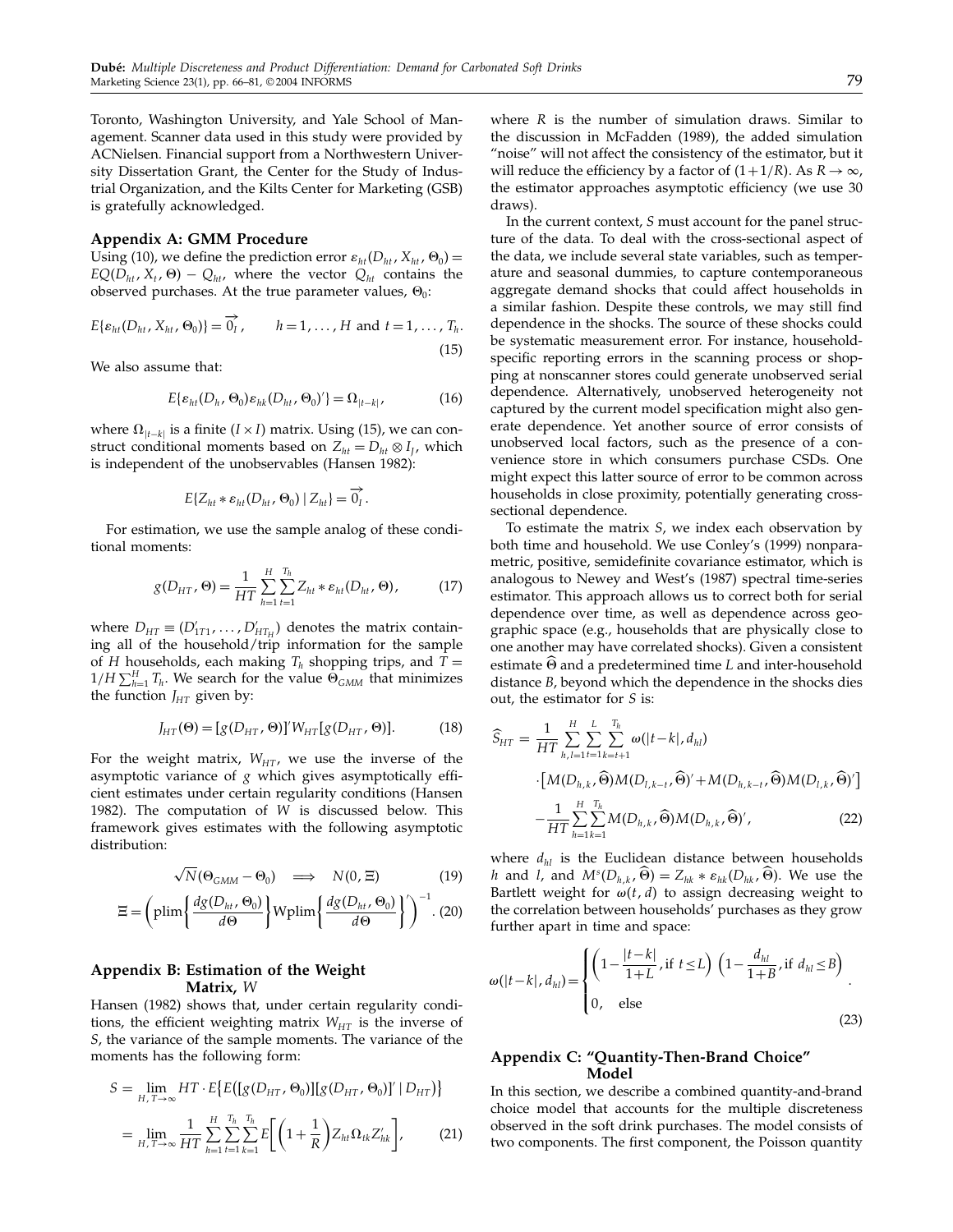regression, estimates the total number of items in the shopping basket on a given trip. The total units purchased are distributed among the various brands according to a multinomial distribution. The approach is similar to Dillon and Gupta (1996), although they use cross-sectional data and they do not include the no-purchase option.

More formally, we assume the total number of items in household *h's* basket during trip *t*,  $\widetilde{Q}_{ht} = \sum_{i=1}^{I} Q_{hit}$ , is distributed Poisson with mean,  $\lambda_h$ , a function of household characteristics. Thus, category purchases for an individual can be written as:

$$
P(\widetilde{Q}_{ht}=n_{ht};\lambda)=\frac{\lambda_h^{n_{ht}}e^{-\lambda_h}}{n_{ht}!},\qquad n_{ht}=0,1,\ldots
$$

To capture the brand choice aspect of demand, we assume consumer choices are generated by a multinomial distribution:

$$
P(Q_{ht1} = n_{ht1}, \ldots, Q_{htl} = n_{htl}; n_h, p_h) = \frac{n_{ht}!}{\prod_i n_{hit}!} \prod_i p_{hit}^{n_{hit}},
$$

where  $p_{hit}$  is the probability that consumer h chooses product *i* and  $n_{ht} = \sum_{i=1}^{l} n_{hit}$  are the total units purchased on the trip. We model the brand choice probability,  $p_{hit}$ , as a multinomial logit:

$$
p_{hit} = \frac{\exp(X_{it}\beta_h)}{1 + \sum_{k=1}^{I} \exp(X_{kt}\beta_h)},
$$

where  $X_{it}$  is a vector of product *i* attributes including, marketing mix, and  $\beta_h$  is a vector of household  $h's$  response parameters. To capture heterogeneity across households, we model the parameters,  $\beta_{h}$ , as normally distributed random variables:

$$
\beta_h = \bar{\beta} + D'_h \mu + \Omega \nu_h,
$$

where  $\beta$  is the mean response across households,  $\Omega$  is a diagonal matrix whose elements are standard deviations, and  $\nu_h$  is a vector of i.i.d. standard normal deviates. As in the proposed model, we capture correlations in product valuations using random tastes for product attributes.

Assembling the components of the model, we can write the conditional likelihood for household h's category purchase vector on trip t:

$$
L_{ht|\beta} = \left(\frac{\lambda_h^{n_{ht}}e^{-\lambda_h}}{n_{ht}!}\right)\left(\frac{n_{ht}!}{\prod_i n_{hit}!}\prod_i p_{hit}^{n_{hit}}\right).
$$

The conditional likelihood of household h's entire purchase history is then computed as  $L_{h|\beta} = \prod_t L_{ht|\beta}$ . Accounting for the uncertainty in household  $h$ 's response parameters, we obtain the unconditional likelihood:  $\hat{L}_h = \int \prod_t L_{ht|\beta(v)} \phi(v) dv$ , where  $\phi(\cdot)$  is the probability density function of a standard normal random variable. To estimate the model parameters  $\lambda$ ,  $\bar{\beta}$ , and  $\Omega$ , we use simulated maximum likelihood (see, e.g., Erdem 1996).

Note that this alternative multinomial specification shares many similarities to the proposed model of §2. For instance, unlike standard brand choice models, we explicitly use the information contained in the quantity purchases. A subtle difference in this model is that the total number of items in the shopping basket is determined by the Poisson. In the proposed model of §2, the Poisson distribution determines the number of consumption occasions, placing an upper bound on the number of brands chosen. However, the actual nunber of units of each of the selected brands is not constrained by the Poisson.

#### References

- Allenby, Greg M., Thomas S. Shively, Sha Yang, Mark J. Garrett. 2001. A choice model for packaged goods: Dealing with discrete quantities and quantity discounts. Marketing Science 23 95–108.
- Anderson, E., N. Vilcassim. 2001. Structural demand models for retail category pricing. Working paper, University of Chicago, Chicago, IL.
- Ben-Akiva, M., S. R. Lerman. 1985. Discrete Choice Analysis: Theory and Applications to Travel Demand. The MIT Press, Cambridge, MA.
- Berry, S. 1994. Estimating discrete-choice models of product differentiation. Rand J. Econom. 25 242–262.
- Berto Villas-Boas, Sofia. 2001. Vertical contracts between manufacturers and retailers: An empirical analysis. Working paper, University of California, Berkeley, CA.
- Chiang, J. 1991. The simultaneous approach to the whether, what, and how much to buy questions. Marketing Sci. 10 297–315.
- Chintagunta, P. 1992. Estimating a multinomial probit model of brand choice using the method of simulated moments. Marketing Sci. 11 386-407.
- Chintagunta, P. 1993. Investigating purchase incidence, brand choice and purchase quantity decisions of households. Marketing Sci. 12 184-208.
- Chintagunta, P, J. P. Dubé, V. Singh. 2002. Balancing profitability and customer value: An application to zone-pricing by a supermarket chain. Working paper, University of Chicago, Chicago, IL.
- Chintagunta, P., E. Kyriazidou, J. Perktold. 2001. Panel data analysis of household brand choices. J. Econometrics 103 111–153.
- Conley, T. G. 1999. GMM estimation with cross-sectional dependence. J. Econometrics 92(1) 1-45.
- Dillon, W. R., S. Gupta. 1996. A segment-level model of category volume and brand choice. Marketing Sci. 15 38-59.
- Erdem, T. 1996. A dynamic analysis of market structure based on panel data. Marketing Sci. 16 359-378.
- Erdem, T., M. P. Keane. 1996. Decision-making under uncertainty: Capturing dynamic brand choice processes in turbulent consumer goods markets. Marketing Sci. 15 1-20.
- Erdem, T., S. Imai, M. P. Keane. 2002. A model of consumer brand and quantity choice dynamics under price uncertainty. Quantitative Marketing Econom.  $1(1)$  5–64.
- Fader, P. S., B. G. S. Hardie. 1996. Modeling consumer choice among SKUs. J. Marketing Res. 33 442-452.
- Gönül, F. F. 1999. Estimating price expectations in the OTC medicine market: An application of dynamic stochastic discrete choice models to scanner panel data. J. Econom. 89 41–56.
- Gönül, F. F., K. Srinivasan. 1996. Estimating the impact of consumer expectations of coupons on purchase behavior: A dynamic structural model. Marketing Sci. 15 262-279.
- Guadagni, P. M., J. D. C. Little. 1983. A logit model of brand choice calibrated on scanner data. Marketing Sci. 2 203-238.
- Hansen, L. P. 1982. Large sample properties of generalized method of moments estimators. Econometrica 50 1029–1054.
- Harlam, B. A., L. M. Lodish. 1995. Modeling consumers' choices of multiple items. J. Marketing Res. 32(November) 404-418.